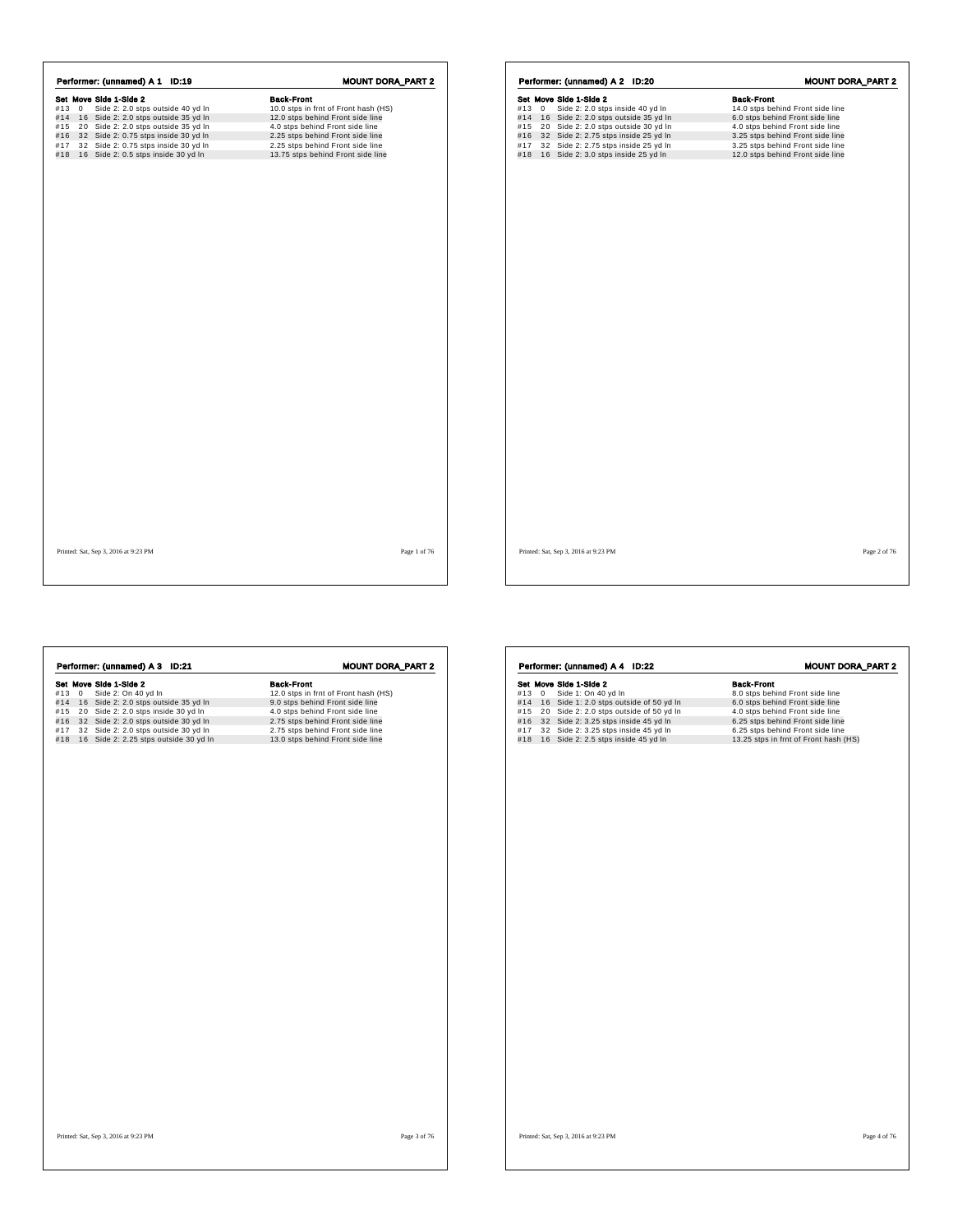| Side 1: 4.0 stps inside 35 yd In<br>8.0 stps behind Front side line<br>$#13 \ 0$<br>16 Side 1: 2.0 stps inside 45 yd In<br>6.0 stps behind Front side line<br>#14<br>20 Side 1: 2.0 stps outside of 50 yd In<br>4.0 stps behind Front side line<br>#15<br>32 Side 2: 1.75 stps outside of 50 yd In<br>7.5 stps behind Front side line<br>#16 |  |
|----------------------------------------------------------------------------------------------------------------------------------------------------------------------------------------------------------------------------------------------------------------------------------------------------------------------------------------------|--|
|                                                                                                                                                                                                                                                                                                                                              |  |
|                                                                                                                                                                                                                                                                                                                                              |  |
|                                                                                                                                                                                                                                                                                                                                              |  |
|                                                                                                                                                                                                                                                                                                                                              |  |
| 32 Side 2: 1.75 stps outside of 50 yd In<br>7.5 stps behind Front side line<br>#17                                                                                                                                                                                                                                                           |  |
| 13.75 stps behind Front side line<br>16 Side 2: 2.5 stps outside of 50 yd In<br>#18                                                                                                                                                                                                                                                          |  |

|       | Performer: (unnamed) A 6 ID:24           |                                              | <b>MOUNT DORA_PART 2</b>         |  |
|-------|------------------------------------------|----------------------------------------------|----------------------------------|--|
|       | Set Move Side 1-Side 2                   |                                              | <b>Back-Front</b>                |  |
| #13 0 | Side 1: On 35 yd In                      |                                              | 8.0 stps behind Front side line  |  |
|       | #14 16 Side 1: 2.0 stps outside 45 yd In |                                              | 6.0 stps behind Front side line  |  |
| #15   | 20 Side 1: 2.0 stps inside 45 yd In      |                                              | 4.0 stps behind Front side line  |  |
| #16   |                                          | 32 Side 1: 0.5 stps outside of 50 yd In      | 8.75 stps behind Front side line |  |
| #17   |                                          | 32 Side 1: 0.5 stps outside of 50 yd In      | 8.75 stps behind Front side line |  |
|       |                                          | #18 16 Side 1: 0.25 stps outside of 50 yd In | 13.0 stps behind Front side line |  |
|       |                                          |                                              |                                  |  |
|       |                                          |                                              |                                  |  |
|       |                                          |                                              |                                  |  |
|       |                                          |                                              |                                  |  |
|       |                                          |                                              |                                  |  |

**Set Move Side 1-Side 2**<br> **Side 1:** 4.0 stps inside 45 yd In 8.0 stps behind Front side line<br>
#14 16 Side 2: 2.0 stps unside 45 yd In 6.0 stps behind Front side line<br>
#15 20 Side 2: 2.0 stps inside 40 yd In 4.0 stps behin **Performer: (unnamed) A 7 ID:25 MOUNT DORA\_PART 2**<br> **Set Move Side 1:** 4.0 stps inside 45 yd ln 8.0 stps behind Front side line<br>
#14 16 Side 2: 2.0 stps sustide 45 yd ln 6.0 stps behind Front side line<br>
#15 20 Side 2: 2.0 Printed: Sat, Sep 3, 2016 at 9:23 PM Page 7 of 76 Set Move Side 1-Sole 2<br>
Side 1-Sole 1-Sole and Sole 1-Sole 2 and Sole 1-Sole 2 and Side 2: 2.0 stps behind Front side line<br>
#14 16 Side 2: 2.0 stps inside 45 yd In 4.0 stps behind Front side line<br>
#16 20 Side 2: 2.25 stps **Performer: (unnamed) A 8 ID:26 MOUNT DORA\_PART 2**<br> **Set Move Side 1-Side 2**<br>
#13 0 Side 1: On 45 yd In 8.0 stps behind Front side line<br>
#14 16 Side 2: 2.0 stps outside 45 yd In 4.0 stps behind Front side line<br>
#15 20 Side Printed: Sat, Sep 3, 2016 at 9:23 PM Page 8 of 76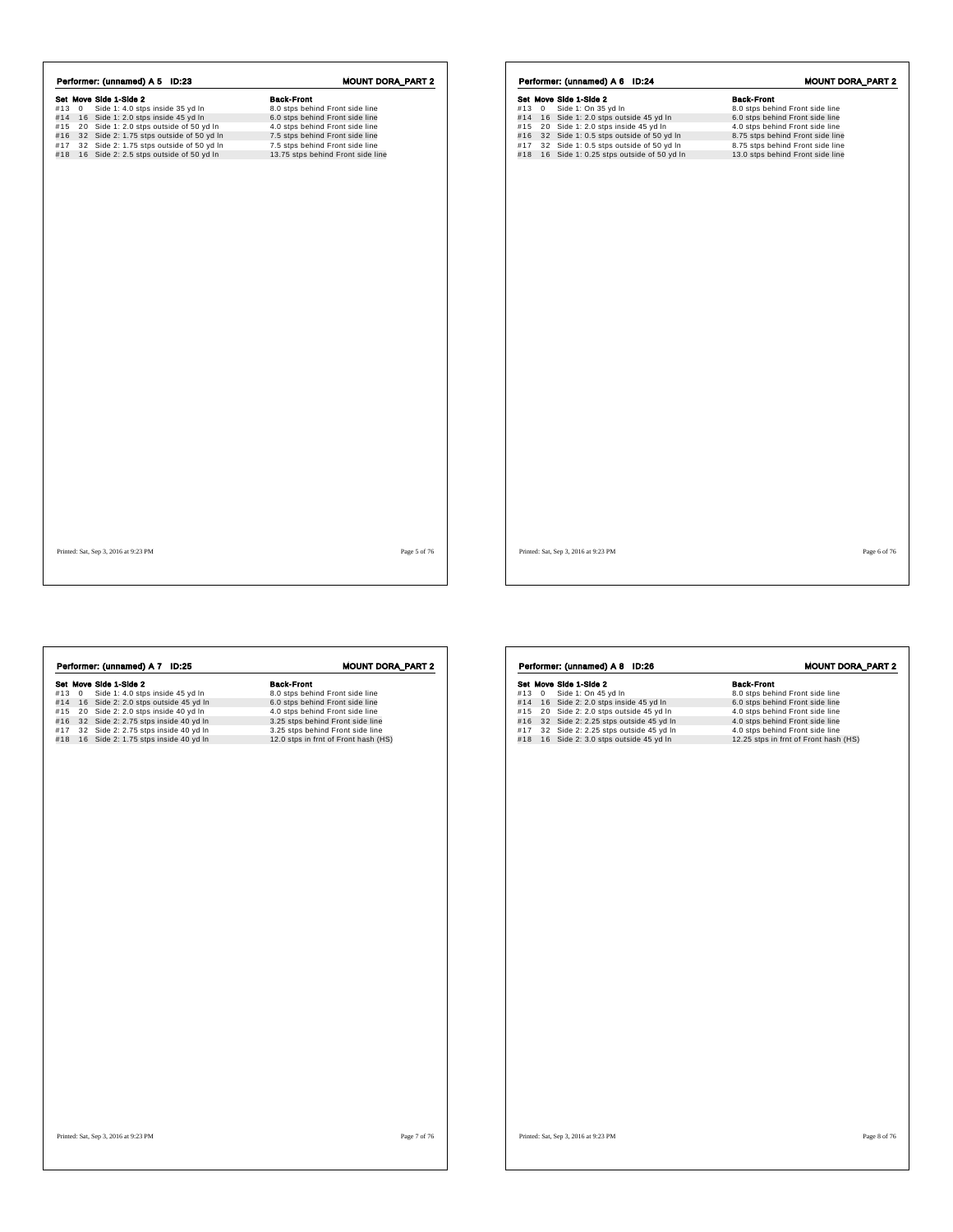|     |           | Performer: (unnamed) A 9 ID:27          | <b>MOUNT DORA_PART 2</b>             |
|-----|-----------|-----------------------------------------|--------------------------------------|
|     |           | Set Move Side 1-Side 2                  | <b>Back-Front</b>                    |
|     | $#13 \ 0$ | Side 1: 4.0 stps inside 40 yd In        | 8.0 stps behind Front side line      |
| #14 |           | 16 Side 2: 2.0 stps outside of 50 yd In | 6.0 stps behind Front side line      |
| #15 |           | 20 Side 2: 2.0 stps inside 45 yd In     | 4.0 stps behind Front side line      |
| #16 |           | 32 Side 2: 0.5 stps inside 45 yd In     | 5.0 stps behind Front side line      |
| #17 |           | 32 Side 2: 0.5 stps inside 45 yd In     | 5.0 stps behind Front side line      |
| #18 |           | 16 Side 2: On 45 yd In                  | 12.5 stps in frnt of Front hash (HS) |

| #13 | $\mathbf{0}$ | Set Move Side 1-Side 2<br>Side 2: 4.0 stps outside of 50 yd In | <b>Back-Front</b><br>8.0 stps behind Front side line |
|-----|--------------|----------------------------------------------------------------|------------------------------------------------------|
| #14 |              | 16 Side 2: 2.0 stps outside 40 yd In                           | 6.0 stps behind Front side line                      |
| #15 |              | 20 Side 2: 2.0 stps inside 35 yd In                            | 4.0 stps behind Front side line                      |
| #16 |              | 32 Side 2: 3.75 stps inside 30 yd In                           | 2.0 stps behind Front side line                      |
| #17 |              | 32 Side 2: 3.75 stps inside 30 yd In                           | 2.0 stps behind Front side line                      |
| #18 |              | 16 Side 2: 3.25 stps inside 30 yd In                           | 13.25 stps in frnt of Front hash (HS)                |
|     |              |                                                                |                                                      |
|     |              |                                                                |                                                      |
|     |              |                                                                |                                                      |

Printed: Sat, Sep 3, 2016 at 9:23 PM Page 9 of 76

| Performer: (unnamed) A 11 ID:29<br>Set Move Side 1-Side 2<br>#13 0 On 50 yd In<br>#14 16 Side 2: 2.0 stps inside 40 yd In<br>#15 20 Side 2: 2.0 stps outside 40 yd In<br>#16 32 Side 2: On 40 yd In<br>#17 32 Side 2: On 40 yd In<br>#18 16 Side 2: 1.0 stp outside 40 yd In | <b>MOUNT DORA_PART 2</b><br><b>Back-Front</b><br>8.0 stps behind Front side line<br>6.0 stps behind Front side line<br>4.0 stps behind Front side line<br>2.75 stps behind Front side line<br>2.75 stps behind Front side line<br>11.75 stps in frnt of Front hash (HS) | Performer: (unnamed) B 1 ID:51<br>Set Move Side 1-Side 2<br>#13 0 Side 2: 2.0 stps inside 45 yd In<br>#14 16 Side 2: 3.0 stps inside 45 yd In<br>#15 20 Side 2: On 40 yd In<br>#16 32 Side 2: 2.25 stps outside 40 yd In<br>#17 32 Side 2: 2.25 stps outside 40 yd In<br>#18 16 Side 2: 0.5 stps inside 45 yd In | <b>MOUNT DORA_PART 2</b><br><b>Back-Front</b><br>10.0 stps in frnt of Front hash (HS)<br>on Front hash (HS)<br>4.0 stps behind Front hash (HS)<br>0.25 stps in frnt of Front hash (HS)<br>0.25 stps in frnt of Front hash (HS)<br>1.75 stps behind Front hash (HS) |
|------------------------------------------------------------------------------------------------------------------------------------------------------------------------------------------------------------------------------------------------------------------------------|-------------------------------------------------------------------------------------------------------------------------------------------------------------------------------------------------------------------------------------------------------------------------|------------------------------------------------------------------------------------------------------------------------------------------------------------------------------------------------------------------------------------------------------------------------------------------------------------------|--------------------------------------------------------------------------------------------------------------------------------------------------------------------------------------------------------------------------------------------------------------------|
| Printed: Sat, Sep 3, 2016 at 9:23 PM                                                                                                                                                                                                                                         | Page 11 of 76                                                                                                                                                                                                                                                           | Printed: Sat, Sep 3, 2016 at 9:23 PM                                                                                                                                                                                                                                                                             | Page 12 of 76                                                                                                                                                                                                                                                      |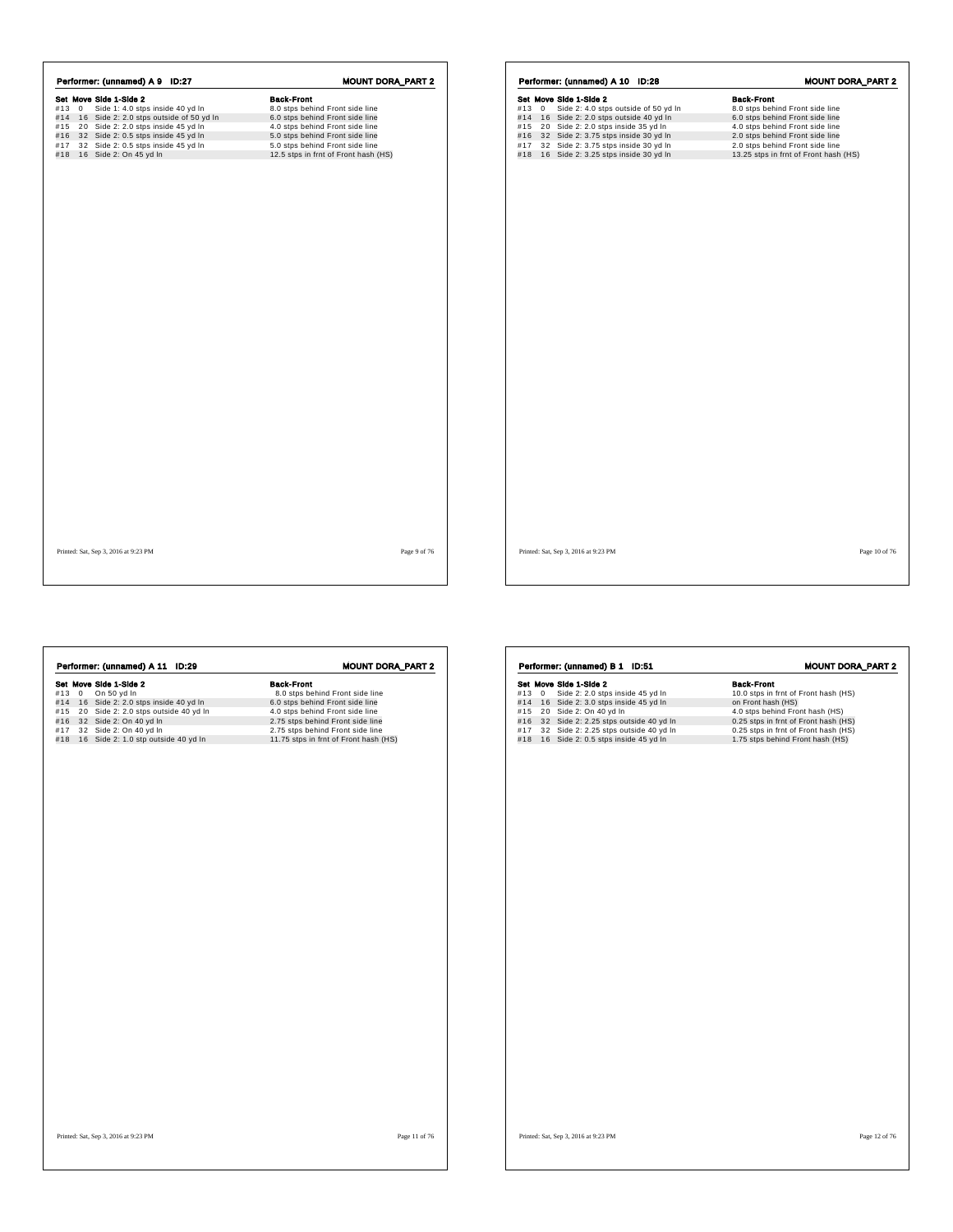| Set Move Side 1-Side 2<br><b>Back-Front</b><br>Side 2: 2.0 stps outside 45 yd In<br>#13 0<br>2.0 stps in frnt of Front hash (HS)<br>#14 16 Side 2: 1.0 stp inside 35 yd In<br>on Front hash (HS)<br>#15 20 Side 2: On 35 yd In<br>4.0 stps behind Front hash (HS)<br>#16 32 Side 2: On 35 yd In<br>on Front hash (HS)<br>#17 32 Side 2: On 35 yd In<br>on Front hash (HS)<br>#18 16 Side 2: 3.75 stps outside 45 yd In<br>1.25 stps behind Front hash (HS) |  | Performer: (unnamed) B 2 ID:52 | <b>MOUNT DORA_PART 2</b> |
|------------------------------------------------------------------------------------------------------------------------------------------------------------------------------------------------------------------------------------------------------------------------------------------------------------------------------------------------------------------------------------------------------------------------------------------------------------|--|--------------------------------|--------------------------|
|                                                                                                                                                                                                                                                                                                                                                                                                                                                            |  |                                |                          |
|                                                                                                                                                                                                                                                                                                                                                                                                                                                            |  |                                |                          |
|                                                                                                                                                                                                                                                                                                                                                                                                                                                            |  |                                |                          |
|                                                                                                                                                                                                                                                                                                                                                                                                                                                            |  |                                |                          |
|                                                                                                                                                                                                                                                                                                                                                                                                                                                            |  |                                |                          |
|                                                                                                                                                                                                                                                                                                                                                                                                                                                            |  |                                |                          |
|                                                                                                                                                                                                                                                                                                                                                                                                                                                            |  |                                |                          |
|                                                                                                                                                                                                                                                                                                                                                                                                                                                            |  |                                |                          |
|                                                                                                                                                                                                                                                                                                                                                                                                                                                            |  |                                |                          |
|                                                                                                                                                                                                                                                                                                                                                                                                                                                            |  |                                |                          |
|                                                                                                                                                                                                                                                                                                                                                                                                                                                            |  |                                |                          |
|                                                                                                                                                                                                                                                                                                                                                                                                                                                            |  |                                |                          |
|                                                                                                                                                                                                                                                                                                                                                                                                                                                            |  |                                |                          |
|                                                                                                                                                                                                                                                                                                                                                                                                                                                            |  |                                |                          |
|                                                                                                                                                                                                                                                                                                                                                                                                                                                            |  |                                |                          |
|                                                                                                                                                                                                                                                                                                                                                                                                                                                            |  |                                |                          |
|                                                                                                                                                                                                                                                                                                                                                                                                                                                            |  |                                |                          |

Set Move Side 1-Side 2<br>
#13 0 Side 2: 4.0 stps outside of 50 yd In 4.0 stps in frnt of Front hash (HS)<br>
#14 16 Side 2: 0 n 45 yd In 4.0 stps outside 40 yd In 4.0 stps behind Front hash (HS)<br>
#15 20 Side 2: 2.75 stps inside **Performer: (unnamed) B 3 ID:53** MOUNT DORA\_PART 2<br> **Set Move Side 1-Side 2**<br>
#13 0 Side 2: 4.0 stps outside of 50 yd In 4.0 stps in frnt of Front hash (HS)<br>
#15 20 Side 2: 0.0 45 yd In on Front hash (HS)<br>
#15 32 Side 2: 2 Printed: Sat, Sep 3, 2016 at 9:23 PM Page 14 of 76

Printed: Sat, Sep 3, 2016 at 9:23 PM Page 13 of 76

| Performer: (unnamed) C 1 ID:9<br>Set Move Side 1-Side 2<br>#13 0 Side 1: On 45 yd In<br>#14 16 Side 1: 2.0 stps outside 40 yd In<br>#15 20 Side 1: 4.0 stps inside 30 yd In<br>#16 32 Side 1: 3.25 stps outside 35 yd In<br>32 Side 1: 3.25 stps outside 35 yd In<br>#17<br>#18 16 Side 1: 3.5 stps inside 30 yd In | <b>MOUNT DORA_PART 2</b><br><b>Back-Front</b><br>on Front hash (HS)<br>on Front hash (HS)<br>4.0 stps in frnt of Front hash (HS)<br>5.75 stps in frnt of Front hash (HS)<br>5.75 stps in frnt of Front hash (HS)<br>8.0 stps behind Front side line | Performer: (unnamed) C 2 ID:10<br>Set Move Side 1-Side 2<br>#13 0 Side 1: On 35 yd In<br>#14 16 Side 1: 1.0 stp outside 35 yd In<br>#15 20 Side 1: On 30 yd In<br>#16 32 Side 1: 3.5 stps inside 25 yd In<br>#17 32 Side 1: 3.5 stps inside 25 yd In<br>#18 16 Side 1: 3.0 stps inside 25 yd In | <b>MOUNT DORA_PART 2</b><br><b>Back-Front</b><br>on Front hash (HS)<br>9.0 stps in frnt of Front hash (HS)<br>8.0 stps in frnt of Front hash (HS)<br>5.5 stps in frnt of Front hash (HS)<br>5.5 stps in frnt of Front hash (HS)<br>9.0 stps behind Front side line |
|---------------------------------------------------------------------------------------------------------------------------------------------------------------------------------------------------------------------------------------------------------------------------------------------------------------------|-----------------------------------------------------------------------------------------------------------------------------------------------------------------------------------------------------------------------------------------------------|-------------------------------------------------------------------------------------------------------------------------------------------------------------------------------------------------------------------------------------------------------------------------------------------------|--------------------------------------------------------------------------------------------------------------------------------------------------------------------------------------------------------------------------------------------------------------------|
|                                                                                                                                                                                                                                                                                                                     |                                                                                                                                                                                                                                                     |                                                                                                                                                                                                                                                                                                 |                                                                                                                                                                                                                                                                    |
| Printed: Sat, Sep 3, 2016 at 9:23 PM                                                                                                                                                                                                                                                                                | Page 15 of 76                                                                                                                                                                                                                                       | Printed: Sat, Sep 3, 2016 at 9:23 PM                                                                                                                                                                                                                                                            | Page 16 of 76                                                                                                                                                                                                                                                      |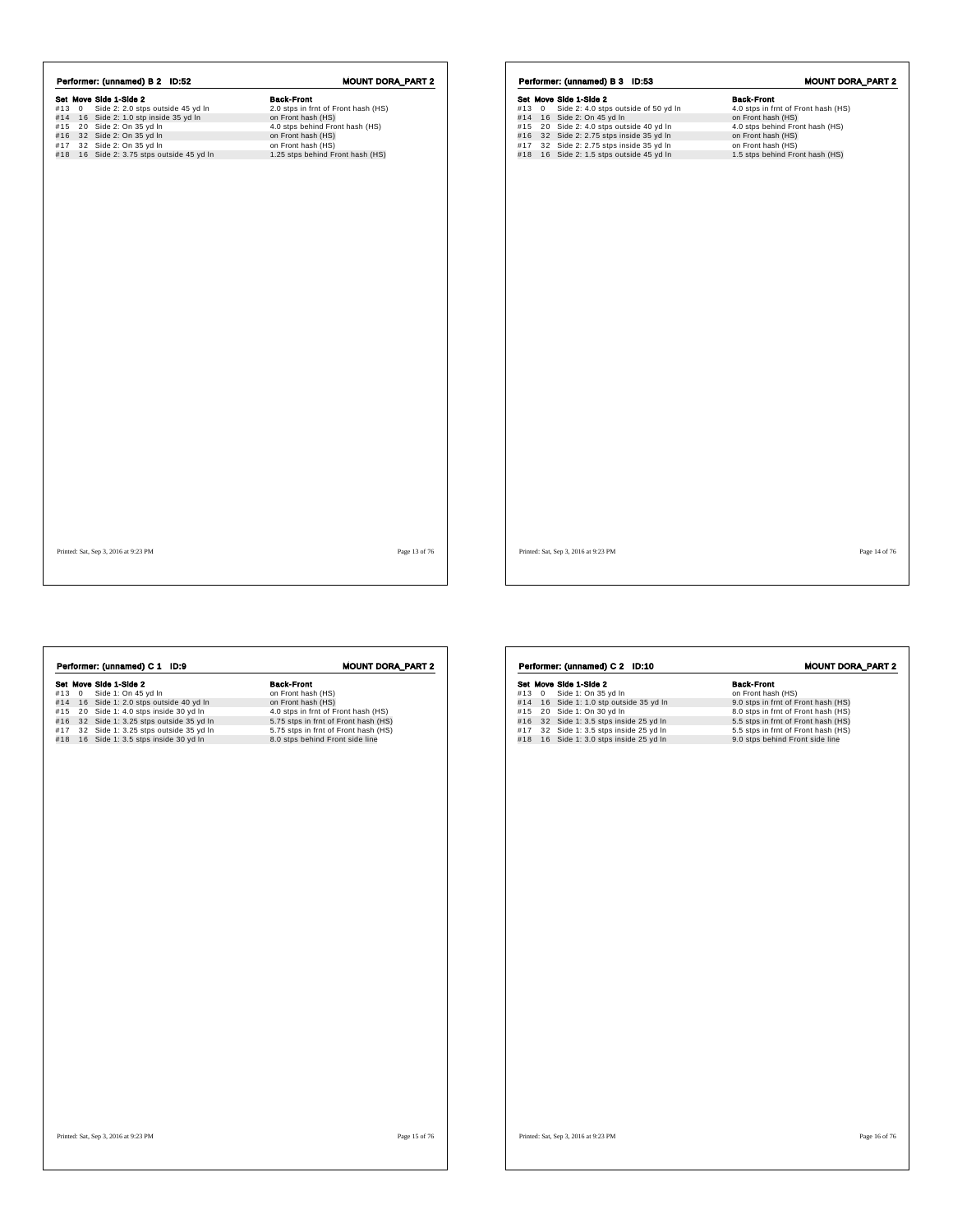|     |              | Performer: (unnamed) C 3 ID:11       | <b>MOUNT DORA_PART 2</b>             |
|-----|--------------|--------------------------------------|--------------------------------------|
|     |              | Set Move Side 1-Side 2               | <b>Back-Front</b>                    |
| #13 | $\mathbf{0}$ | Side 1: On 35 yd In                  | 4.0 stps in frnt of Front hash (HS)  |
| #14 |              | 16 Side 1: 0.5 stps outside 35 yd In | 12.0 stps in frnt of Front hash (HS) |
| #15 |              | 20 Side 1: 2.0 stps outside 30 yd In | 10.0 stps in frnt of Front hash (HS) |
| #16 |              | 32 Side 1: 2.0 stps outside 25 yd In | 6.5 stps in frnt of Front hash (HS)  |
| #17 |              | 32 Side 1: 2.0 stps outside 25 yd In | 6.5 stps in frnt of Front hash (HS)  |
| #18 |              | 16 Side 1: 2.5 stps outside 25 yd In | 10.25 stps behind Front side line    |
|     |              |                                      |                                      |
|     |              |                                      |                                      |
|     |              |                                      |                                      |

|      | Set Move Side 1-Side 2               | <b>Back-Front</b>                    |
|------|--------------------------------------|--------------------------------------|
| #130 | Side 1: On 35 yd In                  | 8.0 stps in frnt of Front hash (HS)  |
| #14  | 16 Side 1: 0.75 stps inside 35 yd In | 13.25 stps behind Front side line    |
| #15  | 20 Side 1: 4.0 stps inside 25 yd In  | 12.0 stps in frnt of Front hash (HS) |
| #16  | 32 Side 1: On 20 yd In               | 8.25 stps in frnt of Front hash (HS) |
| #17  | 32 Side 1: On 20 yd In               | 8.25 stps in frnt of Front hash (HS) |
| #18  | 16 Side 1: On 20 yd In               | 12.0 stps behind Front side line     |
|      |                                      |                                      |
|      |                                      |                                      |
|      |                                      |                                      |
|      |                                      |                                      |
|      |                                      |                                      |
|      |                                      |                                      |
|      |                                      |                                      |

Printed: Sat, Sep 3, 2016 at 9:23 PM Page 17 of 76

Printed: Sat, Sep 3, 2016 at 9:23 PM Page 18 of 76

٦

| Performer: (unnamed) C 5 ID:13             | <b>MOUNT DORA_PART 2</b>             |
|--------------------------------------------|--------------------------------------|
| Set Move Side 1-Side 2                     | <b>Back-Front</b>                    |
| Side 1: On 35 yd In<br>#130                | 12.0 stps in frnt of Front hash (HS) |
| #14 16 Side 1: 3.0 stps inside 35 yd In    | 11.0 stps behind Front side line     |
| 20 Side 1: 2.0 stps inside 30 yd In<br>#15 | 10.0 stps in frnt of Front hash (HS) |
| #16 32 Side 1: 1.5 stps inside 30 yd In    | 5.5 stps in frnt of Front hash (HS)  |
| 32 Side 1: 1.5 stps inside 30 yd In<br>#17 | 5.5 stps in frnt of Front hash (HS)  |
| #18 16 Side 1: 0.75 stps inside 30 yd In   | 8.0 stps behind Front side line      |
|                                            |                                      |
|                                            |                                      |

|     |             | Performer: (unnamed) C 6 ID:14        | <b>MOUNT DORA_PART 2</b>             |
|-----|-------------|---------------------------------------|--------------------------------------|
|     |             | Set Move Side 1-Side 2                | <b>Back-Front</b>                    |
| #13 | $\mathbf 0$ | Side 1: On 35 yd In                   | 12.0 stps behind Front side line     |
| #14 |             | 16 Side 1: 2.0 stps outside 40 yd In  | 10.0 stps behind Front side line     |
| #15 |             | 20 Side 1: 4.0 stps inside 30 yd In   | 12.0 stps in frnt of Front hash (HS) |
| #16 |             | 32 Side 1: 0.25 stps outside 35 yd In | 6.25 stps in frnt of Front hash (HS) |
| #17 |             | 32 Side 1: 0.25 stps outside 35 yd In | 6.25 stps in frnt of Front hash (HS) |
| #18 |             | 16 Side 1: 1.5 stps outside 35 yd In  | 7.75 stps behind Front side line     |
|     |             |                                       |                                      |
|     |             |                                       |                                      |
|     |             |                                       |                                      |
|     |             |                                       |                                      |
|     |             |                                       |                                      |
|     |             |                                       |                                      |
|     |             |                                       |                                      |
|     |             |                                       |                                      |
|     |             |                                       |                                      |
|     |             |                                       |                                      |
|     |             |                                       |                                      |
|     |             |                                       |                                      |
|     |             |                                       |                                      |
|     |             |                                       |                                      |
|     |             |                                       |                                      |
|     |             |                                       |                                      |
|     |             |                                       |                                      |
|     |             |                                       |                                      |
|     |             |                                       |                                      |
|     |             |                                       |                                      |
|     |             |                                       |                                      |
|     |             |                                       |                                      |
|     |             |                                       |                                      |
|     |             |                                       |                                      |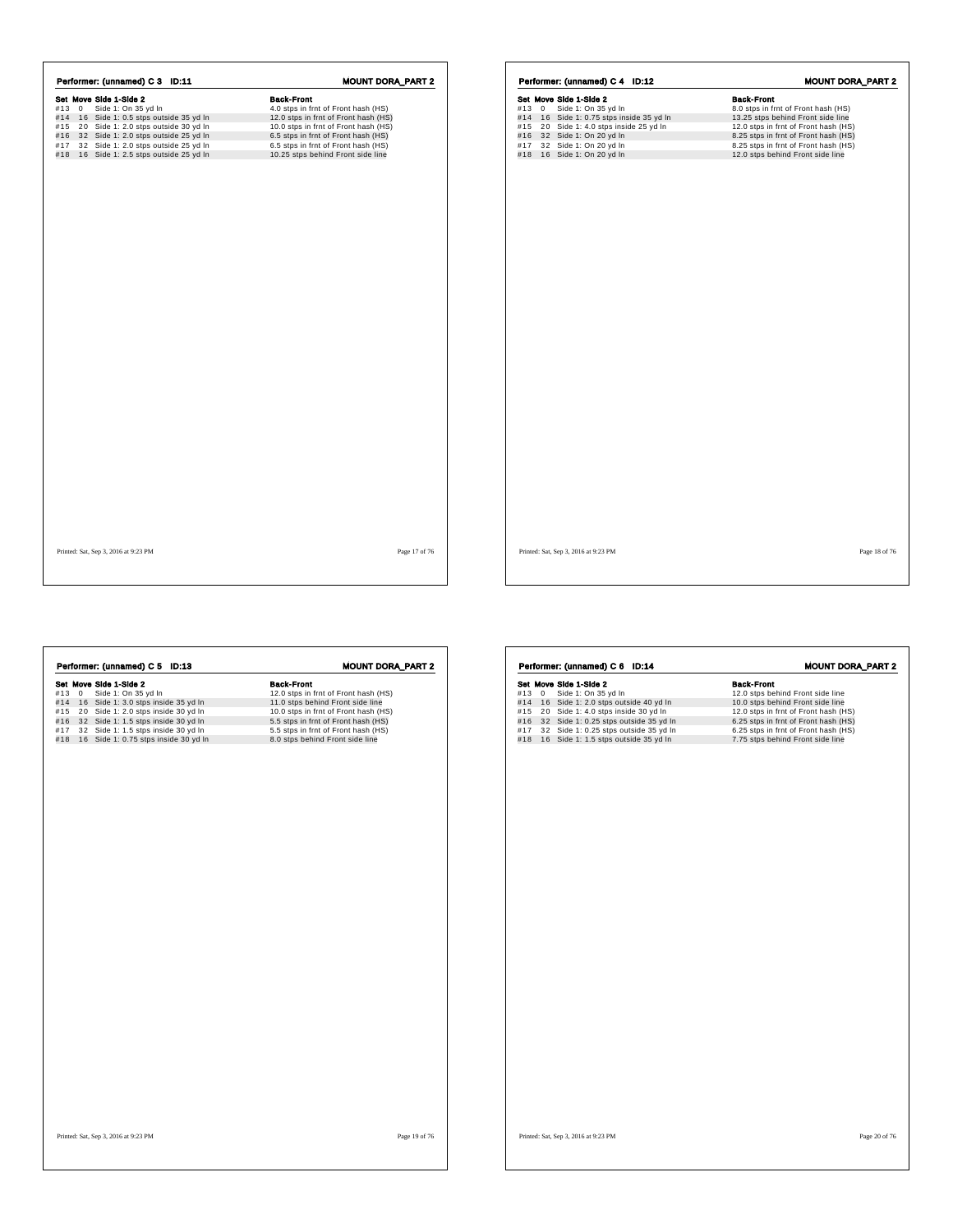|       | Set Move Side 1-Side 2                    | <b>Back-Front</b>                    |
|-------|-------------------------------------------|--------------------------------------|
| #13 0 | Side 1: 4.0 stps inside 35 yd In          | on Front hash (HS)                   |
|       | #14 16 Side 1: 0.5 stps outside 35 yd In  | 5.75 stps in frnt of Front hash (HS) |
|       | #15 20 Side 1: 2.0 stps inside 30 yd In   | 6.0 stps in frnt of Front hash (HS)  |
|       | #16 32 Side 1: 1.25 stps outside 30 yd In | 5.25 stps in frnt of Front hash (HS) |
| #17   | 32 Side 1: 1.25 stps outside 30 yd In     | 5.25 stps in frnt of Front hash (HS) |
|       | #18 16 Side 1: 2.0 stps outside 30 yd In  | 8.5 stps behind Front side line      |
|       |                                           |                                      |
|       |                                           |                                      |
|       |                                           |                                      |
|       |                                           |                                      |
|       |                                           |                                      |
|       |                                           |                                      |

|            |                | Performer: (unnamed) C 8 ID:16                                             |  |                                                                            | <b>MOUNT DORA_PART 2</b> |  |
|------------|----------------|----------------------------------------------------------------------------|--|----------------------------------------------------------------------------|--------------------------|--|
|            |                | Set Move Side 1-Side 2                                                     |  | <b>Back-Front</b>                                                          |                          |  |
| #13        | $\overline{0}$ | Side 1: On 40 yd In                                                        |  | on Front hash (HS)                                                         |                          |  |
| #14        |                | 16 Side 1: 0.75 stps inside 35 yd In                                       |  | 3.25 stps in frnt of Front hash (HS)                                       |                          |  |
| #15        |                | 20 Side 1: 2.0 stps outside 30 yd In                                       |  | 6.0 stps in frnt of Front hash (HS)                                        |                          |  |
| #16<br>#17 |                | 32 Side 1: 0.5 stps inside 25 yd In<br>32 Side 1: 0.5 stps inside 25 yd In |  | 6.0 stps in frnt of Front hash (HS)<br>6.0 stps in frnt of Front hash (HS) |                          |  |
| #18        |                | 16 Side 1: 0.25 stps inside 25 yd In                                       |  | 9.5 stps behind Front side line                                            |                          |  |
|            |                |                                                                            |  |                                                                            |                          |  |
|            |                |                                                                            |  |                                                                            |                          |  |
|            |                |                                                                            |  |                                                                            |                          |  |
|            |                |                                                                            |  |                                                                            |                          |  |
|            |                |                                                                            |  |                                                                            |                          |  |
|            |                |                                                                            |  |                                                                            |                          |  |
|            |                |                                                                            |  |                                                                            |                          |  |
|            |                |                                                                            |  |                                                                            |                          |  |
|            |                |                                                                            |  |                                                                            |                          |  |
|            |                |                                                                            |  |                                                                            |                          |  |
|            |                |                                                                            |  |                                                                            |                          |  |
|            |                |                                                                            |  |                                                                            |                          |  |
|            |                |                                                                            |  |                                                                            |                          |  |
|            |                |                                                                            |  |                                                                            |                          |  |
|            |                |                                                                            |  |                                                                            |                          |  |
|            |                |                                                                            |  |                                                                            |                          |  |
|            |                |                                                                            |  |                                                                            |                          |  |
|            |                |                                                                            |  |                                                                            |                          |  |
|            |                |                                                                            |  |                                                                            |                          |  |

Printed: Sat, Sep 3, 2016 at 9:23 PM Page 21 of 76

| Performer: (unnamed) C 9 ID:17                                                                                                                                                                                                                                                            | <b>MOUNT DORA_PART 2</b>                                                                                                                                                                                                                  | Performer: (unnamed) D 1 ID:68                                                                                                                                                                                                                                       | <b>MOUNT DORA_PART 2</b>                                                                                                                                                                        |
|-------------------------------------------------------------------------------------------------------------------------------------------------------------------------------------------------------------------------------------------------------------------------------------------|-------------------------------------------------------------------------------------------------------------------------------------------------------------------------------------------------------------------------------------------|----------------------------------------------------------------------------------------------------------------------------------------------------------------------------------------------------------------------------------------------------------------------|-------------------------------------------------------------------------------------------------------------------------------------------------------------------------------------------------|
| Set Move Side 1-Side 2<br>#13 0 Side 1: 4.0 stps inside 40 yd In<br>#14 16 Side 1: 3.0 stps inside 35 yd In<br>#15 20 Side 1: 4.0 stps inside 25 yd In<br>#16 32 Side 1: 2.75 stps inside 20 yd In<br>#17 32 Side 1: 2.75 stps inside 20 yd In<br>#18 16 Side 1: 2.5 stps inside 20 yd In | <b>Back-Front</b><br>on Front hash (HS)<br>1.0 stps in frnt of Front hash (HS)<br>4.0 stps in frnt of Front hash (HS)<br>7.25 stps in frnt of Front hash (HS)<br>7.25 stps in frnt of Front hash (HS)<br>11.0 stps behind Front side line | Set Move Side 1-Side 2<br>#13 0 Side 2: 3.0 stps outside of 50 yd In<br>#14 16 Side 2: On 45 yd In<br>#15 20 Side 2: On 45 yd In<br>#16 32 Side 2: 4.0 stps outside 45 yd In<br>#17 32 Side 2: 4.0 stps outside 45 yd In<br>#18 16 Side 2: 4.0 stps outside 45 yd In | <b>Back-Front</b><br>5.0 stps behind Front hash (HS)<br>8.0 stps in frnt of Back hash (HS)<br>8.0 stps in frnt of Back hash (HS)<br>on Back hash (HS)<br>on Back hash (HS)<br>on Back hash (HS) |
|                                                                                                                                                                                                                                                                                           |                                                                                                                                                                                                                                           |                                                                                                                                                                                                                                                                      |                                                                                                                                                                                                 |
|                                                                                                                                                                                                                                                                                           |                                                                                                                                                                                                                                           |                                                                                                                                                                                                                                                                      |                                                                                                                                                                                                 |
| Printed: Sat, Sep 3, 2016 at 9:23 PM                                                                                                                                                                                                                                                      | Page 23 of 76                                                                                                                                                                                                                             | Printed: Sat, Sep 3, 2016 at 9:23 PM                                                                                                                                                                                                                                 | Page 24 of 76                                                                                                                                                                                   |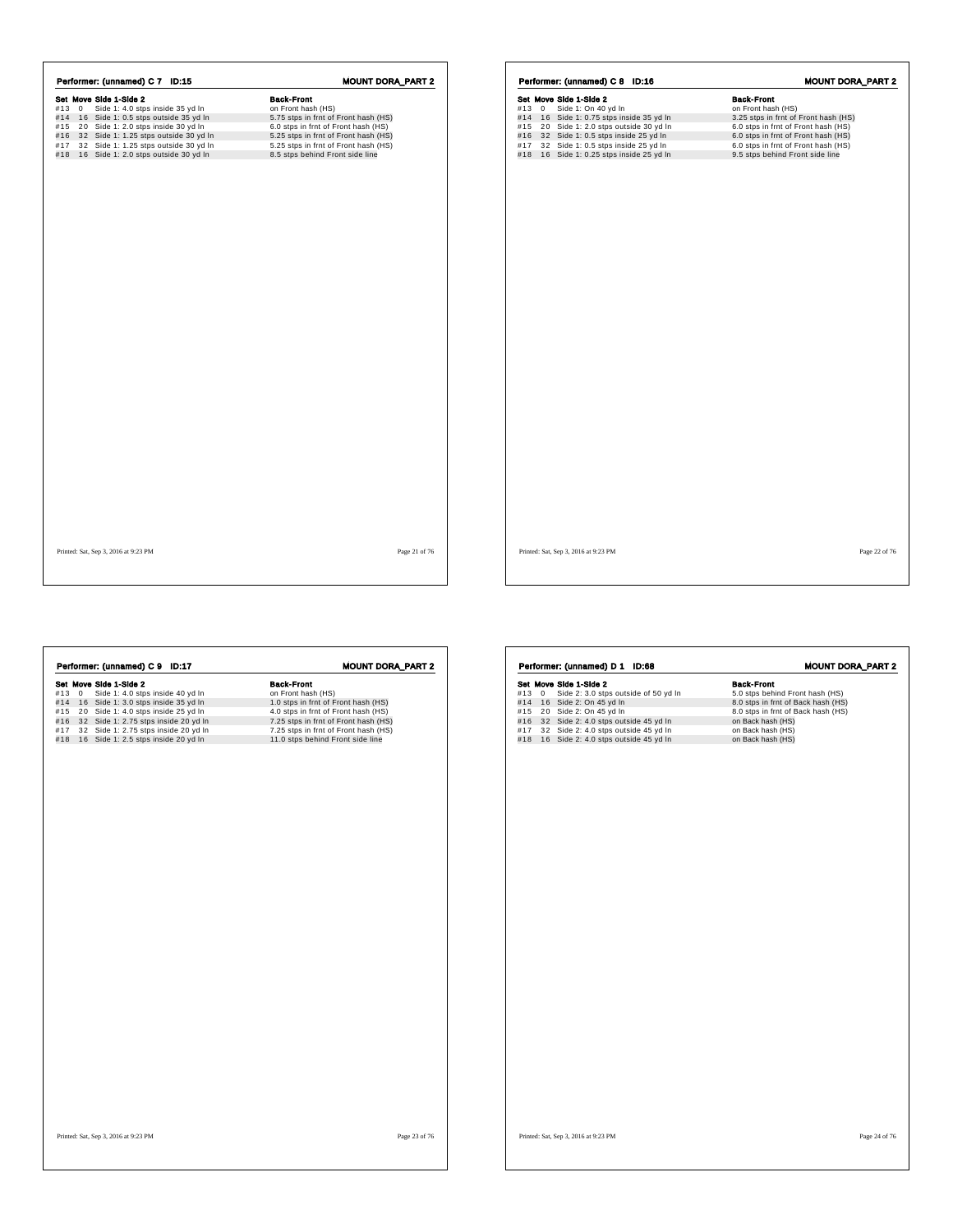|       | Performer: (unnamed) D 2 ID:69   | <b>MOUNT DORA_PART 2</b>            |
|-------|----------------------------------|-------------------------------------|
|       | Set Move Side 1-Side 2           | <b>Back-Front</b>                   |
| #13 0 | Side 2: 2.0 stps inside 45 yd In | 5.0 stps behind Front hash (HS)     |
|       | #14 16 Side 2: On 45 yd In       | 11.0 stps in frnt of Back hash (HS) |
|       | #15 20 Side 2: On 45 yd In       | 11.0 stps in frnt of Back hash (HS) |
|       | #16 32 Side 2: On 45 yd In       | on Back hash (HS)                   |
| #17   | 32 Side 2: On 45 yd In           | on Back hash (HS)                   |
|       | #18 16 Side 2: On 45 yd In       | on Back hash (HS)                   |
|       |                                  |                                     |
|       |                                  |                                     |
|       |                                  |                                     |
|       |                                  |                                     |
|       |                                  |                                     |
|       |                                  |                                     |
|       |                                  |                                     |
|       |                                  |                                     |
|       |                                  |                                     |
|       |                                  |                                     |
|       |                                  |                                     |
|       |                                  |                                     |
|       |                                  |                                     |
|       |                                  |                                     |
|       |                                  |                                     |
|       |                                  |                                     |
|       |                                  |                                     |
|       |                                  |                                     |
|       |                                  |                                     |
|       |                                  |                                     |
|       |                                  |                                     |
|       |                                  |                                     |
|       |                                  |                                     |
|       |                                  |                                     |
|       |                                  |                                     |
|       |                                  |                                     |
|       |                                  |                                     |

|     |             | Performer: (unnamed) D 3 ID:70          | <b>MOUNT DORA_PART 2</b>            |
|-----|-------------|-----------------------------------------|-------------------------------------|
|     |             | Set Move Side 1-Side 2                  | <b>Back-Front</b>                   |
| #13 | $\mathbf 0$ | Side 2: 1.0 stp outside 45 yd In        | 5.0 stps behind Front hash (HS)     |
|     |             | #14 16 Side 2: On 45 yd In              | 14.0 stps in frnt of Back hash (HS) |
| #15 |             | 20 Side 2: On 45 yd In                  | 14.0 stps in frnt of Back hash (HS) |
| #16 |             | 32 Side 2: 4.0 stps outside of 50 yd In | on Back hash (HS)                   |
| #17 |             | 32 Side 2: 4.0 stps outside of 50 yd In | on Back hash (HS)                   |
| #18 |             | 16 Side 2: 4.0 stps outside of 50 yd In | on Back hash (HS)                   |
|     |             |                                         |                                     |
|     |             |                                         |                                     |
|     |             |                                         |                                     |
|     |             |                                         |                                     |
|     |             |                                         |                                     |
|     |             | Printed: Sat, Sep 3, 2016 at 9:23 PM    | Page 26 of 76                       |

Printed: Sat, Sep 3, 2016 at 9:23 PM Page 25 of 76

 $\sqrt{ }$ 

|     |             | Performer: (unnamed) F 1<br>ID:1     | <b>MOUNT DORA_PART 2</b>             |
|-----|-------------|--------------------------------------|--------------------------------------|
|     |             | Set Move Side 1-Side 2               | <b>Back-Front</b>                    |
| #13 | $\mathbf 0$ | Side 1: 4.0 stps inside 45 yd In     | 4.0 stps in frnt of Front hash (HS)  |
| #14 |             | 16 Side 1: 4.0 stps inside 45 yd In  | 8.0 stps in frnt of Front hash (HS)  |
| #15 |             | 20 On 50 yd In                       | 12.0 stps in frnt of Front hash (HS) |
| #16 |             | 32 Side 1: 2.0 stps inside 45 yd In  | 12.0 stps behind Front side line     |
| #17 |             | 32 Side 1: 2.0 stps inside 45 yd In  | 12.0 stps behind Front side line     |
| #18 |             | 16 Side 1: 2.25 stps inside 45 yd In | 11.0 stps behind Front side line     |
|     |             |                                      |                                      |
|     |             |                                      |                                      |
|     |             |                                      |                                      |
|     |             |                                      |                                      |
|     |             |                                      |                                      |
|     |             |                                      |                                      |
|     |             |                                      |                                      |
|     |             |                                      |                                      |

Printed: Sat, Sep 3, 2016 at 9:23 PM Page 28 of 76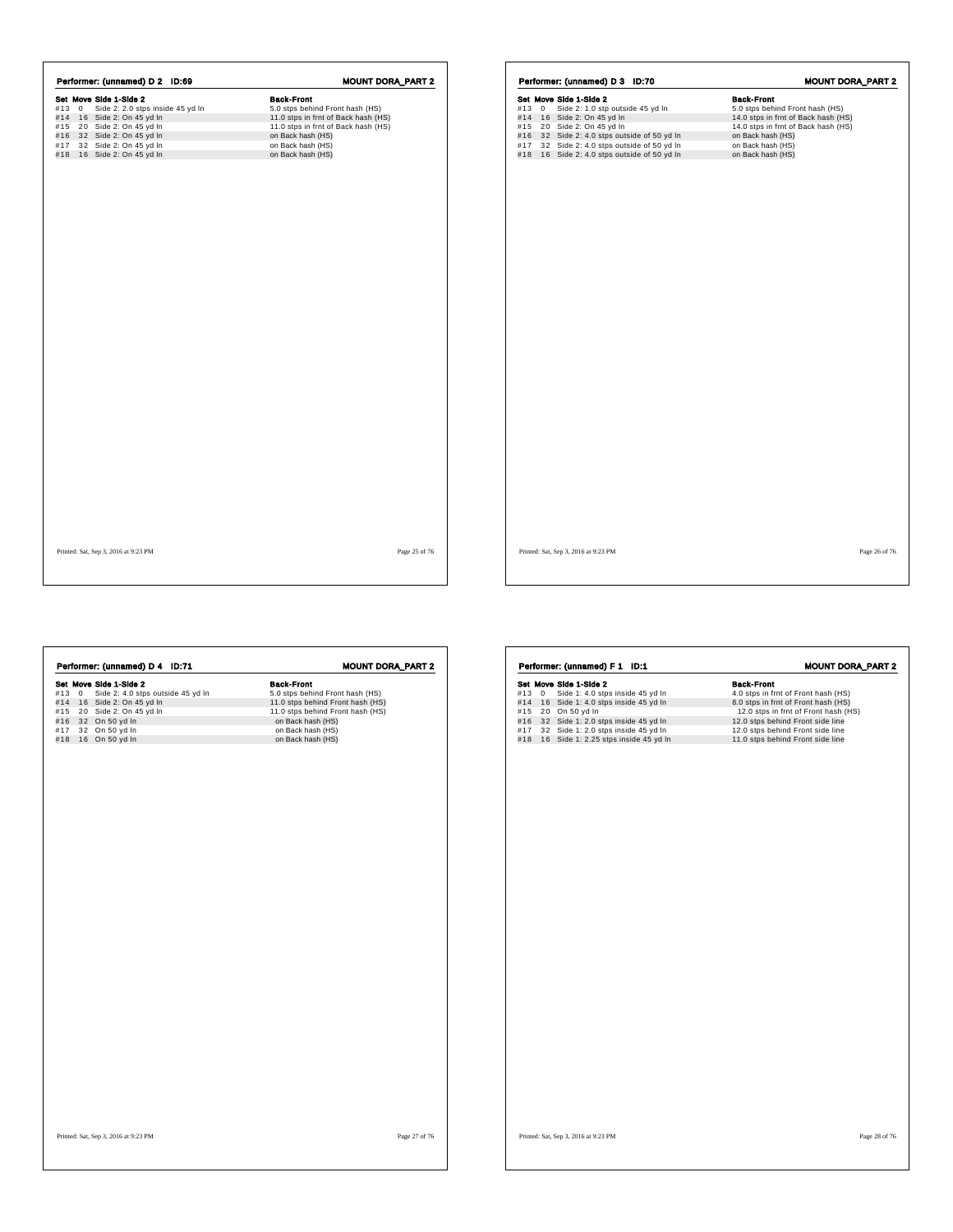|           | Set Move Side 1-Side 2                   | <b>Back-Front</b>                    |
|-----------|------------------------------------------|--------------------------------------|
| $#13 \ 0$ | Side 1: 4.0 stps inside 45 yd In         | 12.0 stps in frnt of Front hash (HS) |
| #14       | 16 Side 1: 4.0 stps inside 45 yd In      | 12.0 stps in frnt of Front hash (HS) |
| #15       | 20 Side 2: 4.0 stps outside of 50 yd In  | 12.0 stps in frnt of Front hash (HS) |
| #16       | 32 Side 1: 3.25 stps outside of 50 yd In | 10.5 stps behind Front side line     |
| #17       | 32 Side 1: 3.25 stps outside of 50 yd In | 10.5 stps behind Front side line     |
| #18       | 16 Side 1: 3.0 stps outside of 50 yd In  | 12.0 stps behind Front side line     |
|           |                                          |                                      |

|     |              | Performer: (unnamed) F 3 ID:3             |                   | <b>MOUNT DORA_PART 2</b>             |  |
|-----|--------------|-------------------------------------------|-------------------|--------------------------------------|--|
|     |              | Set Move Side 1-Side 2                    | <b>Back-Front</b> |                                      |  |
| #13 | $\mathbf{0}$ | Side 1: 4.0 stps inside 45 yd In          |                   | 12.0 stps behind Front side line     |  |
|     |              | #14 16 Side 1: 2.0 stps inside 45 yd In   |                   | 10.0 stps in frnt of Front hash (HS) |  |
|     |              | #15 20 Side 1: On 45 yd In                |                   | 12.0 stps in frnt of Front hash (HS) |  |
|     |              | #16 32 Side 1: 2.75 stps outside 45 yd In |                   | 12.5 stps in frnt of Front hash (HS) |  |
| #17 |              | 32 Side 1: 2.75 stps outside 45 yd In     |                   | 12.5 stps in frnt of Front hash (HS) |  |
|     |              | #18 16 Side 1: 3.25 stps outside 45 yd In |                   | 9.5 stps behind Front side line      |  |
|     |              |                                           |                   |                                      |  |
|     |              |                                           |                   |                                      |  |
|     |              |                                           |                   |                                      |  |
|     |              |                                           |                   |                                      |  |
|     |              |                                           |                   |                                      |  |
|     |              |                                           |                   |                                      |  |
|     |              |                                           |                   |                                      |  |
|     |              |                                           |                   |                                      |  |
|     |              |                                           |                   |                                      |  |
|     |              |                                           |                   |                                      |  |
|     |              |                                           |                   |                                      |  |
|     |              |                                           |                   |                                      |  |
|     |              |                                           |                   |                                      |  |
|     |              |                                           |                   |                                      |  |
|     |              |                                           |                   |                                      |  |
|     |              |                                           |                   |                                      |  |
|     |              |                                           |                   |                                      |  |

Printed: Sat, Sep 3, 2016 at 9:23 PM Page 29 of 76

| Performer: (unnamed) F 4 ID:4                                                                                                                                                                                                                                                       | <b>MOUNT DORA_PART 2</b>                                                                                                                                                                                                                       | Performer: (unnamed) F 5 ID:5                                                                                                                                                                                                                                                               |
|-------------------------------------------------------------------------------------------------------------------------------------------------------------------------------------------------------------------------------------------------------------------------------------|------------------------------------------------------------------------------------------------------------------------------------------------------------------------------------------------------------------------------------------------|---------------------------------------------------------------------------------------------------------------------------------------------------------------------------------------------------------------------------------------------------------------------------------------------|
| Set Move Side 1-Side 2<br>#13 0<br>Side 1: On 45 yd In<br>#14 16 Side 1: 2.0 stps inside 45 yd In<br>#15 20 Side 1: 4.0 stps inside 45 yd In<br>#16 32 Side 1: 0.25 stps outside 45 yd In<br>#17 32 Side 1: 0.25 stps outside 45 yd In<br>#18 16 Side 1: 0.25 stps outside 45 yd In | <b>Back-Front</b><br>12.0 stps behind Front side line<br>14.0 stps behind Front side line<br>12.0 stps in frnt of Front hash (HS)<br>13.5 stps behind Front side line<br>13.5 stps behind Front side line<br>10.25 stps behind Front side line | Set Move Side 1-Side 2<br>#13 0 Side 1: 4.0 stps inside 35 yd In<br>#14 16 Side 1: 2.0 stps outside 45 yd In<br>#15 20 Side 1: 4.0 stps inside 35 yd In<br>#16 32 Side 1: 2.5 stps outside 40 yd In<br>#17 32 Side 1: 2.5 stps outside 40 yd In<br>#18 16 Side 1: 3.75 stps outside 40 yd I |
| Printed: Sat, Sep 3, 2016 at 9:23 PM                                                                                                                                                                                                                                                | Page 31 of 76                                                                                                                                                                                                                                  | Printed: Sat, Sep 3, 2016 at 9:23 PM                                                                                                                                                                                                                                                        |

Set Move Side 1-Side 2<br>
#13 0 Side 1: 4.0 stps inside 35 yd In 12.0 stps behind Front side line<br>
#14 16 Side 1: 2.0 stps outside 45 yd In 14.0 stps behind Front side line<br>
#15 20 Side 1: 4.0 stps inside 45 yd In 12.0 stps MOUNT DORA\_PART 2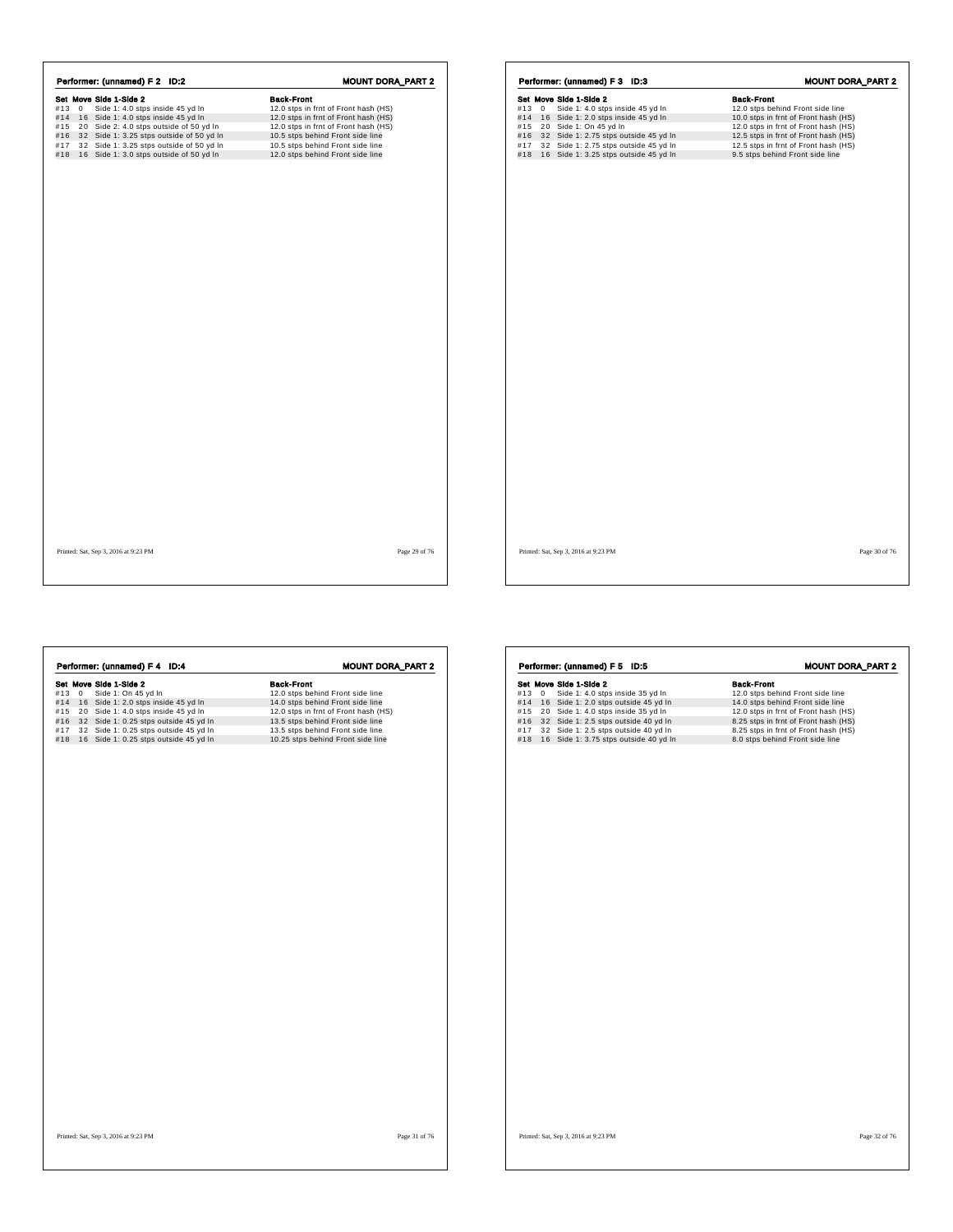|     |           | Set Move Side 1-Side 2               | <b>Back-Front</b>                    |
|-----|-----------|--------------------------------------|--------------------------------------|
|     | $#13 \ 0$ | Side 1: On 40 yd In                  | 12.0 stps behind Front side line     |
| #14 |           | 16 Side 1: 2.0 stps outside 45 yd In | 10.0 stps in frnt of Front hash (HS) |
| #15 |           | 20 Side 1: On 35 yd In               | 12.0 stps in frnt of Front hash (HS) |
| #16 |           | 32 Side 1: 2.25 stps inside 35 yd In | 7.25 stps in frnt of Front hash (HS) |
| #17 |           | 32 Side 1: 2.25 stps inside 35 yd In | 7.25 stps in frnt of Front hash (HS) |
| #18 |           | 16 Side 1: 1.25 stps inside 35 yd In | 8.0 stps behind Front side line      |
|     |           |                                      |                                      |
|     |           |                                      |                                      |
|     |           |                                      |                                      |
|     |           |                                      |                                      |

|     |   | Set Move Side 1-Side 2                   | <b>Back-Front</b>                    |
|-----|---|------------------------------------------|--------------------------------------|
| #13 | 0 | Side 1: 4.0 stps inside 40 yd In         | 12.0 stps behind Front side line     |
|     |   | #14 16 Side 1: On 45 yd In               | 12.0 stps in frnt of Front hash (HS) |
|     |   | #15 20 Side 1: 4.0 stps inside 40 yd In  | 12.0 stps in frnt of Front hash (HS) |
|     |   | #16 32 Side 1: 2.5 stps inside 40 yd In  | 11.0 stps in frnt of Front hash (HS) |
| #17 |   | 32 Side 1: 2.5 stps inside 40 yd In      | 11.0 stps in frnt of Front hash (HS) |
|     |   | #18 16 Side 1: 1.75 stps inside 40 yd In | 9.0 stps behind Front side line      |
|     |   |                                          |                                      |
|     |   |                                          |                                      |
|     |   |                                          |                                      |
|     |   |                                          |                                      |
|     |   |                                          |                                      |
|     |   |                                          |                                      |
|     |   |                                          |                                      |
|     |   |                                          |                                      |
|     |   |                                          |                                      |
|     |   |                                          |                                      |
|     |   |                                          |                                      |
|     |   |                                          |                                      |
|     |   |                                          |                                      |
|     |   |                                          |                                      |
|     |   |                                          |                                      |
|     |   |                                          |                                      |
|     |   |                                          |                                      |
|     |   |                                          |                                      |
|     |   |                                          |                                      |
|     |   |                                          |                                      |
|     |   |                                          |                                      |
|     |   |                                          |                                      |
|     |   |                                          |                                      |
|     |   |                                          |                                      |
|     |   |                                          |                                      |
|     |   |                                          |                                      |

Printed: Sat, Sep 3, 2016 at 9:23 PM Page 33 of 76

Printed: Sat, Sep 3, 2016 at 9:23 PM Page 34 of 76

**Sack Move Side 1-Side 2**<br> **Sack Move Side 1:** On 45 yd In a Back-Front hash (HS)<br>
#13 0 Side 1: On 45 yd In 8.0 stps in frnt of Front hash (HS)<br>
#15 20 Side 1: On 40 yd In 12.0 stps in frnt of Front hash (HS)<br>
#16 32 Side Performer: (unnamed) F 8 ID:8 MOUNT DORA\_PART 2 Printed: Sat, Sep 3, 2016 at 9:23 PM Page 35 of 76 **Set Move Side 1-Side 2**<br> **Side 1:** 4.0 stps inside 35 yd In 14.0 stps in frnt of Back hash (HS)<br>
#13 0 Side 1: On 25 yd In 16.0 stp in 16.0 stp in 16.1 cm in 16.1 cm in 16.1 cm in 16.1 cm in 16.1 cm in 16.1<br>
#16 32 Side **Performer: (unnamed) G 1 ID:72 MOUNT DORA\_PART 2**<br> **Set Move Side 1: 4.0 stps inside 35 yd In**<br>
#13 0 Side 1: 4.0 stps inside 35 yd In 14.0 stps in fint of Back hash (HS)<br>
#15 20 Side 1: 0 n 25 yd In 1 on Front hash (HS)<br> Printed: Sat, Sep 3, 2016 at 9:23 PM Page 36 of 76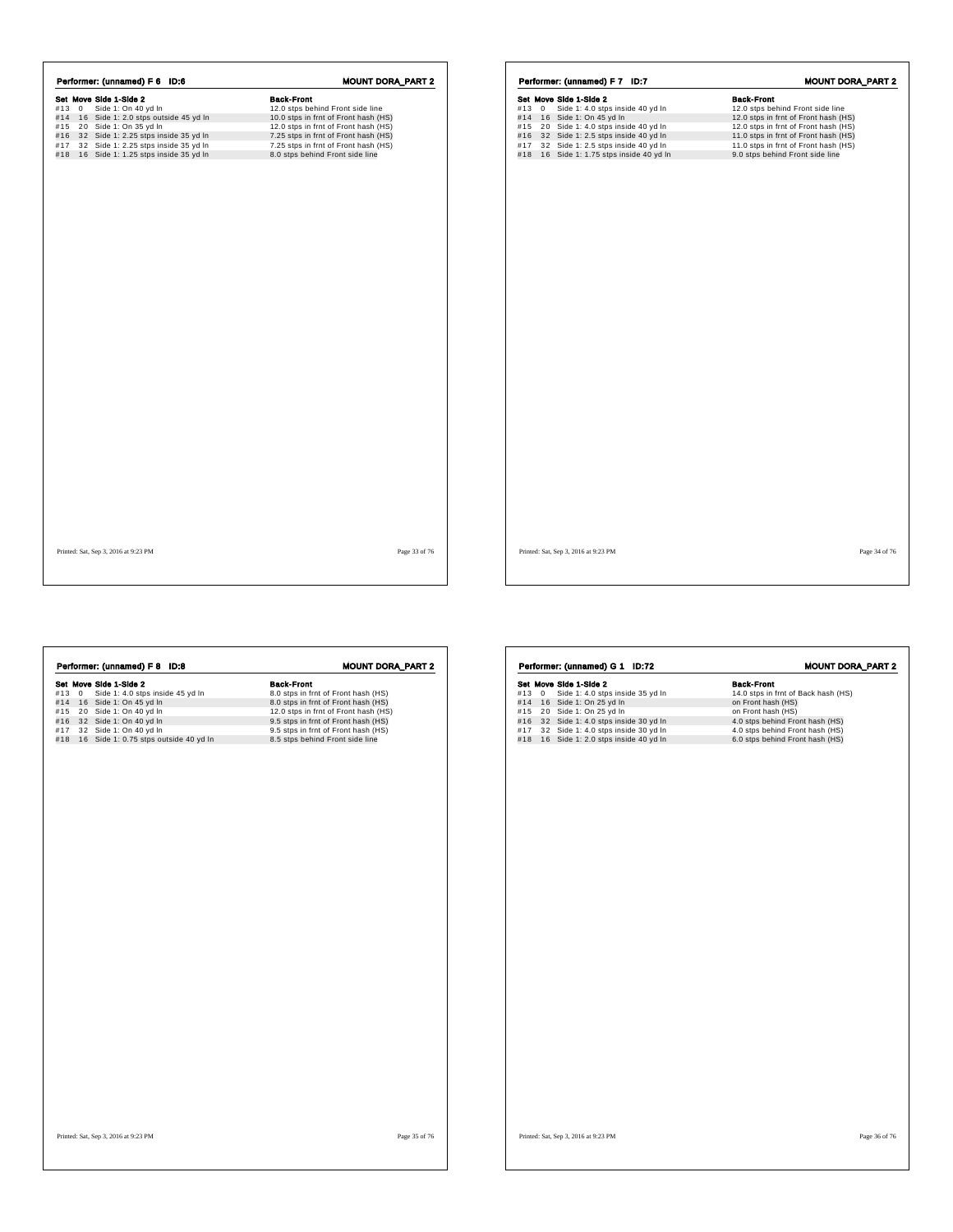| Set Move Side 1-Side 2<br>Side 1: 4.0 stps inside 40 yd In<br>$\mathbf{0}$<br>#13<br>16 Side 1: On 25 yd In<br>#14<br>#15 | <b>Back-Front</b><br>14.0 stps in frnt of Back hash (HS) |
|---------------------------------------------------------------------------------------------------------------------------|----------------------------------------------------------|
|                                                                                                                           |                                                          |
|                                                                                                                           |                                                          |
|                                                                                                                           | 6.0 stps behind Front hash (HS)                          |
| 20 Side 1: On 25 yd In                                                                                                    | 6.0 stps behind Front hash (HS)                          |
| 32 Side 1: 1.25 stps outside 40 yd In<br>#16                                                                              | 7.0 stps behind Front hash (HS)                          |
| 32 Side 1: 1.25 stps outside 40 yd In<br>#17                                                                              | 7.0 stps behind Front hash (HS)                          |
| 16 Side 1: 3.25 stps outside of 50 yd In<br>#18                                                                           | 9.0 stps behind Front hash (HS)                          |

|       | Performer: (unnamed) G 3 ID:74           | <b>MOUNT DORA_PART 2</b>            |
|-------|------------------------------------------|-------------------------------------|
|       | Set Move Side 1-Side 2                   | <b>Back-Front</b>                   |
| #13 0 | Side 1: 4.0 stps inside 45 yd In         | 14.0 stps in frnt of Back hash (HS) |
|       | #14 16 Side 1: On 25 yd In               | 12.0 stps behind Front hash (HS)    |
|       | #15 20 Side 1: On 25 yd In               | 12.0 stps behind Front hash (HS)    |
|       | #16 32 Side 1: 1.5 stps inside 45 yd In  | 8.75 stps behind Front hash (HS)    |
|       | #17 32 Side 1: 1.5 stps inside 45 yd In  | 8.75 stps behind Front hash (HS)    |
|       | #18 16 Side 2: 0.25 stps inside 45 yd In | 10.75 stps behind Front hash (HS)   |
|       |                                          |                                     |
|       |                                          |                                     |
|       |                                          |                                     |
|       |                                          |                                     |
|       |                                          |                                     |
|       |                                          |                                     |
|       |                                          |                                     |
|       |                                          |                                     |
|       |                                          |                                     |
|       |                                          |                                     |
|       |                                          |                                     |
|       |                                          |                                     |
|       |                                          |                                     |
|       |                                          |                                     |
|       |                                          |                                     |
|       |                                          |                                     |
|       |                                          |                                     |
|       |                                          |                                     |
|       |                                          |                                     |
|       |                                          |                                     |
|       |                                          |                                     |
|       |                                          |                                     |
|       |                                          |                                     |
|       |                                          |                                     |
|       |                                          |                                     |
|       |                                          |                                     |

Printed: Sat, Sep 3, 2016 at 9:23 PM Page 37 of 76

Printed: Sat, Sep 3, 2016 at 9:23 PM Page 38 of 76

| Set Move Side 1-Side 2<br><b>Back-Front</b><br>Side 2: 4.0 stps outside of 50 yd In<br>14.0 stps in frnt of Back hash (HS)<br>$\overline{0}$<br>#14 16 Side 2: On 25 yd In<br>8.0 stps behind Front hash (HS)<br>20 Side 2: On 25 yd In<br>8.0 stps behind Front hash (HS)<br>32 Side 2: 3.0 stps inside 45 yd In<br>9.0 stps behind Front hash (HS)<br>32 Side 2: 3.0 stps inside 45 yd In<br>9.0 stps behind Front hash (HS)<br>16 Side 2: 2.75 stps outside 40 yd In<br>11.0 stps behind Front hash (HS) |            | Performer: (unnamed) G 4 ID:75 | <b>MOUNT DORA_PART 2</b> |
|-------------------------------------------------------------------------------------------------------------------------------------------------------------------------------------------------------------------------------------------------------------------------------------------------------------------------------------------------------------------------------------------------------------------------------------------------------------------------------------------------------------|------------|--------------------------------|--------------------------|
|                                                                                                                                                                                                                                                                                                                                                                                                                                                                                                             |            |                                |                          |
|                                                                                                                                                                                                                                                                                                                                                                                                                                                                                                             | #13        |                                |                          |
|                                                                                                                                                                                                                                                                                                                                                                                                                                                                                                             |            |                                |                          |
|                                                                                                                                                                                                                                                                                                                                                                                                                                                                                                             | #15        |                                |                          |
|                                                                                                                                                                                                                                                                                                                                                                                                                                                                                                             | #16        |                                |                          |
|                                                                                                                                                                                                                                                                                                                                                                                                                                                                                                             | #17<br>#18 |                                |                          |
|                                                                                                                                                                                                                                                                                                                                                                                                                                                                                                             |            |                                |                          |
|                                                                                                                                                                                                                                                                                                                                                                                                                                                                                                             |            |                                |                          |
| Page 39 of 76<br>Printed: Sat, Sep 3, 2016 at 9:23 PM                                                                                                                                                                                                                                                                                                                                                                                                                                                       |            |                                |                          |

| #13 0 | Set Move Side 1-Side 2<br>Side 2: 4.0 stps outside 45 yd In       | <b>Back-Front</b><br>14.0 stps in frnt of Back hash (HS)            |
|-------|-------------------------------------------------------------------|---------------------------------------------------------------------|
|       |                                                                   |                                                                     |
|       | #14 16 Side 2: On 25 yd In                                        | on Front hash (HS)                                                  |
| #15   | 20 Side 2: On 25 yd In                                            | on Front hash (HS)                                                  |
| #16   | 32 Side 2: On 40 yd In                                            | 8.0 stps behind Front hash (HS)                                     |
| #17   | 32 Side 2: On 40 yd In<br>#18 16 Side 2: 2.0 stps inside 30 yd In | 8.0 stps behind Front hash (HS)<br>10.0 stps behind Front hash (HS) |
|       |                                                                   |                                                                     |
|       |                                                                   |                                                                     |
|       |                                                                   |                                                                     |
|       |                                                                   |                                                                     |
|       |                                                                   |                                                                     |
|       |                                                                   |                                                                     |
|       |                                                                   |                                                                     |
|       |                                                                   |                                                                     |
|       |                                                                   |                                                                     |
|       |                                                                   |                                                                     |
|       |                                                                   |                                                                     |
|       |                                                                   |                                                                     |
|       |                                                                   |                                                                     |
|       |                                                                   |                                                                     |
|       |                                                                   |                                                                     |
|       |                                                                   |                                                                     |
|       |                                                                   |                                                                     |
|       |                                                                   |                                                                     |
|       |                                                                   |                                                                     |
|       |                                                                   |                                                                     |
|       |                                                                   |                                                                     |
|       |                                                                   |                                                                     |
|       |                                                                   |                                                                     |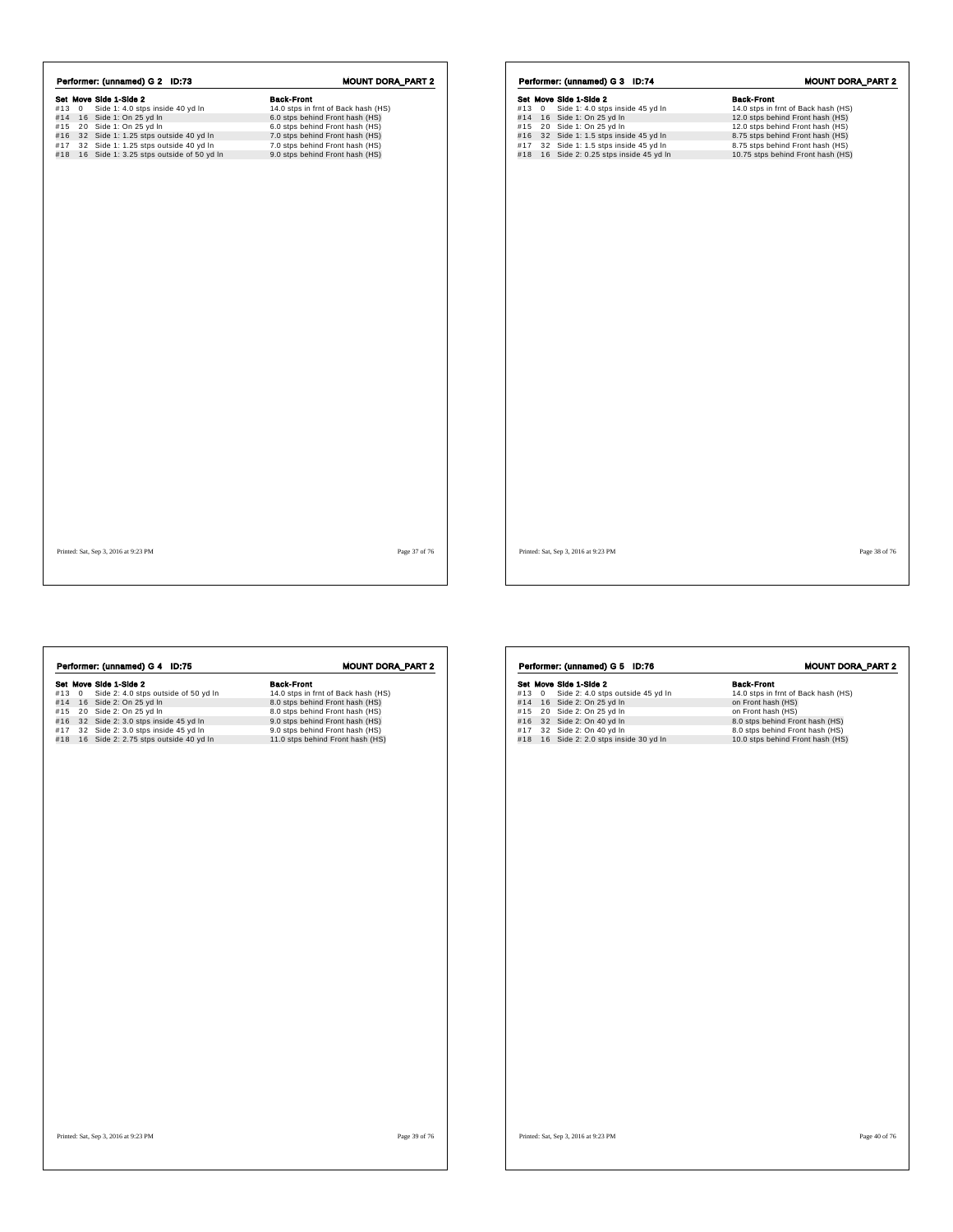|     |             | Performer: (unnamed) M 2 ID:77       | <b>MOUNT DORA_PART 2</b>             |
|-----|-------------|--------------------------------------|--------------------------------------|
|     |             | Set Move Side 1-Side 2               | <b>Back-Front</b>                    |
| #13 | $\mathbf 0$ | Side 2: 2.0 stps inside 40 yd In     | 10.0 stps in frnt of Front hash (HS) |
| #14 |             | 16 Side 2: 4.0 stps outside 35 yd In | 12.0 stps in frnt of Front hash (HS) |
| #15 |             | 20 Side 2: On 30 yd In               | 12.0 stps in frnt of Front hash (HS) |
| #16 |             | 32 Side 2: 3.0 stps inside 30 yd In  | 12.0 stps in frnt of Front hash (HS) |
| #17 |             | 32 Side 2: 3.0 stps inside 30 yd In  | 12.0 stps in frnt of Front hash (HS) |
| #18 |             | 16 Side 2: 2.5 stps outside 30 yd In | 12.0 stps in frnt of Front hash (HS) |
|     |             |                                      |                                      |
|     |             |                                      |                                      |
|     |             |                                      |                                      |
|     |             |                                      |                                      |
|     |             |                                      |                                      |
|     |             |                                      |                                      |
|     |             |                                      |                                      |
|     |             |                                      |                                      |
|     |             |                                      |                                      |
|     |             |                                      |                                      |
|     |             |                                      |                                      |
|     |             |                                      |                                      |
|     |             |                                      |                                      |
|     |             |                                      |                                      |
|     |             |                                      |                                      |
|     |             |                                      |                                      |
|     |             |                                      |                                      |
|     |             |                                      |                                      |
|     |             |                                      |                                      |
|     |             |                                      |                                      |
|     |             |                                      |                                      |
|     |             |                                      |                                      |
|     |             |                                      |                                      |

Printed: Sat, Sep 3, 2016 at 9:23 PM Page 41 of 76

Printed: Sat, Sep 3, 2016 at 9:23 PM Page 42 of 76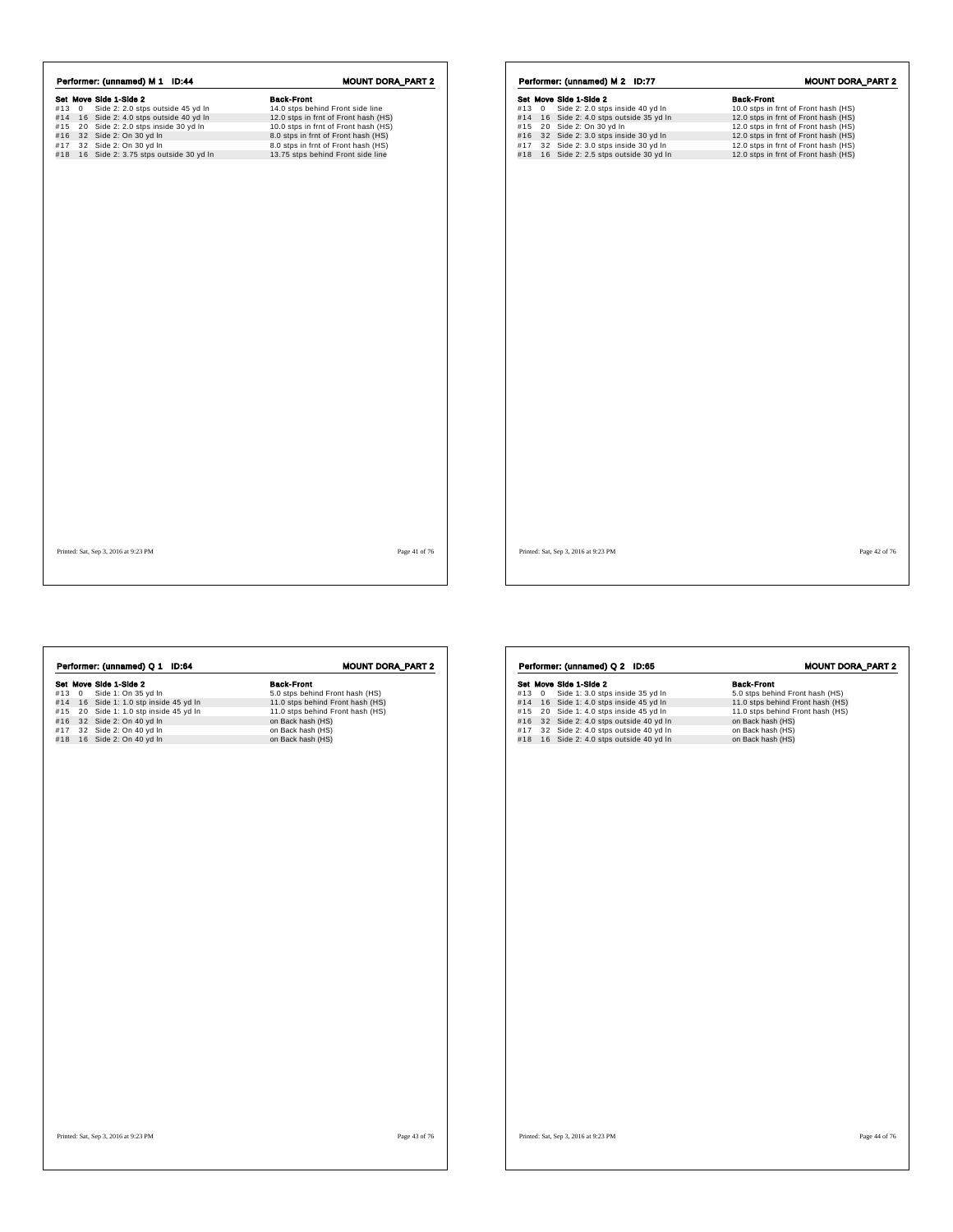| Performer: (unnamed) Q 3 ID:66    | <b>MOUNT DORA_PART 2</b>                                                                                                                                                                                     |
|-----------------------------------|--------------------------------------------------------------------------------------------------------------------------------------------------------------------------------------------------------------|
|                                   | <b>Back-Front</b>                                                                                                                                                                                            |
| Side 1: 2.0 stps outside 40 yd In | 5.0 stps behind Front hash (HS)                                                                                                                                                                              |
|                                   | 11.0 stps behind Front hash (HS)                                                                                                                                                                             |
|                                   | 11.0 stps behind Front hash (HS)                                                                                                                                                                             |
|                                   | on Back hash (HS)                                                                                                                                                                                            |
|                                   | on Back hash (HS)                                                                                                                                                                                            |
|                                   | on Back hash (HS)                                                                                                                                                                                            |
|                                   |                                                                                                                                                                                                              |
|                                   | Set Move Side 1-Side 2<br>#14 16 Side 1: 1.0 stp outside of 50 yd In<br>#15 20 Side 1: 1.0 stp outside of 50 yd In<br>#16 32 Side 2: On 35 yd In<br>#17 32 Side 2: On 35 yd In<br>#18 16 Side 2: On 35 yd In |

|            |                | Performer: (unnamed) Q 4 ID:67                                               | <b>MOUNT DORA_PART 2</b>               |
|------------|----------------|------------------------------------------------------------------------------|----------------------------------------|
|            |                | Set Move Side 1-Side 2                                                       | <b>Back-Front</b>                      |
| #13        | $\overline{0}$ | Side 1: 1.0 stp inside 40 yd In                                              | 5.0 stps behind Front hash (HS)        |
| #14        |                | 16 Side 2: 2.0 stps outside of 50 yd In                                      | 11.0 stps behind Front hash (HS)       |
| #15        |                | 20 Side 2: 2.0 stps outside of 50 yd In                                      | 11.0 stps behind Front hash (HS)       |
| #16        |                | 32 Side 2: 4.0 stps outside 35 yd In                                         | on Back hash (HS)                      |
| #17<br>#18 |                | 32 Side 2: 4.0 stps outside 35 yd In<br>16 Side 2: 4.0 stps outside 35 yd In | on Back hash (HS)<br>on Back hash (HS) |
|            |                |                                                                              |                                        |
|            |                |                                                                              |                                        |
|            |                |                                                                              |                                        |
|            |                |                                                                              |                                        |
|            |                |                                                                              |                                        |
|            |                |                                                                              |                                        |
|            |                |                                                                              |                                        |
|            |                |                                                                              |                                        |
|            |                |                                                                              |                                        |
|            |                |                                                                              |                                        |
|            |                |                                                                              |                                        |
|            |                |                                                                              |                                        |
|            |                |                                                                              |                                        |

Printed: Sat, Sep 3, 2016 at 9:23 PM Page 45 of 76

Printed: Sat, Sep 3, 2016 at 9:23 PM Page 46 of 76

| Performer: (unnamed) R 1 ID:45                                                                                                                                                                                                                                                         | <b>MOUNT DORA_PART 2</b>                                                                                                                                                                                                     | Performer: (unnamed) R 2 ID:46                                                                                                                                                                                                                                                                 | <b>MOUNT DORA_PART 2</b>                                                                                                                                                                                              |
|----------------------------------------------------------------------------------------------------------------------------------------------------------------------------------------------------------------------------------------------------------------------------------------|------------------------------------------------------------------------------------------------------------------------------------------------------------------------------------------------------------------------------|------------------------------------------------------------------------------------------------------------------------------------------------------------------------------------------------------------------------------------------------------------------------------------------------|-----------------------------------------------------------------------------------------------------------------------------------------------------------------------------------------------------------------------|
| Set Move Side 1-Side 2<br>Side 2: 2.0 stps outside of 50 yd In<br>#13 0<br>#14 16 Side 1: 4.0 stps inside 45 yd In<br>#15 20 Side 2: On 45 yd In<br>#16 32 Side 2: 2.5 stps inside 45 yd In<br>#17 32 Side 2: 2.5 stps inside 45 yd In<br>#18 16 Side 1: 3.75 stps outside of 50 yd In | <b>Back-Front</b><br>10.0 stps in frnt of Front hash (HS)<br>on Front hash (HS)<br>4.0 stps in frnt of Front hash (HS)<br>6.25 stps in frnt of Front hash (HS)<br>6.25 stps in frnt of Front hash (HS)<br>on Front hash (HS) | Set Move Side 1-Side 2<br>#13 0 Side 2: 2.0 stps inside 45 yd In<br>#14 16 Side 2: 3.0 stps outside 45 yd In<br>#15 20 Side 2: 4.0 stps outside 45 yd In<br>#16 32 Side 2: 3.0 stps inside 40 yd In<br>#17 32 Side 2: 3.0 stps inside 40 yd In<br>#18 16 Side 2: 2.75 stps outside of 50 yd In | <b>Back-Front</b><br>6.0 stps in frnt of Front hash (HS)<br>on Front hash (HS)<br>on Front hash (HS)<br>2.0 stps in frnt of Front hash (HS)<br>2.0 stps in frnt of Front hash (HS)<br>1.5 stps behind Front hash (HS) |
|                                                                                                                                                                                                                                                                                        |                                                                                                                                                                                                                              |                                                                                                                                                                                                                                                                                                |                                                                                                                                                                                                                       |
| Printed: Sat, Sep 3, 2016 at 9:23 PM                                                                                                                                                                                                                                                   | Page 47 of 76                                                                                                                                                                                                                | Printed: Sat, Sep 3, 2016 at 9:23 PM                                                                                                                                                                                                                                                           | Page 48 of 76                                                                                                                                                                                                         |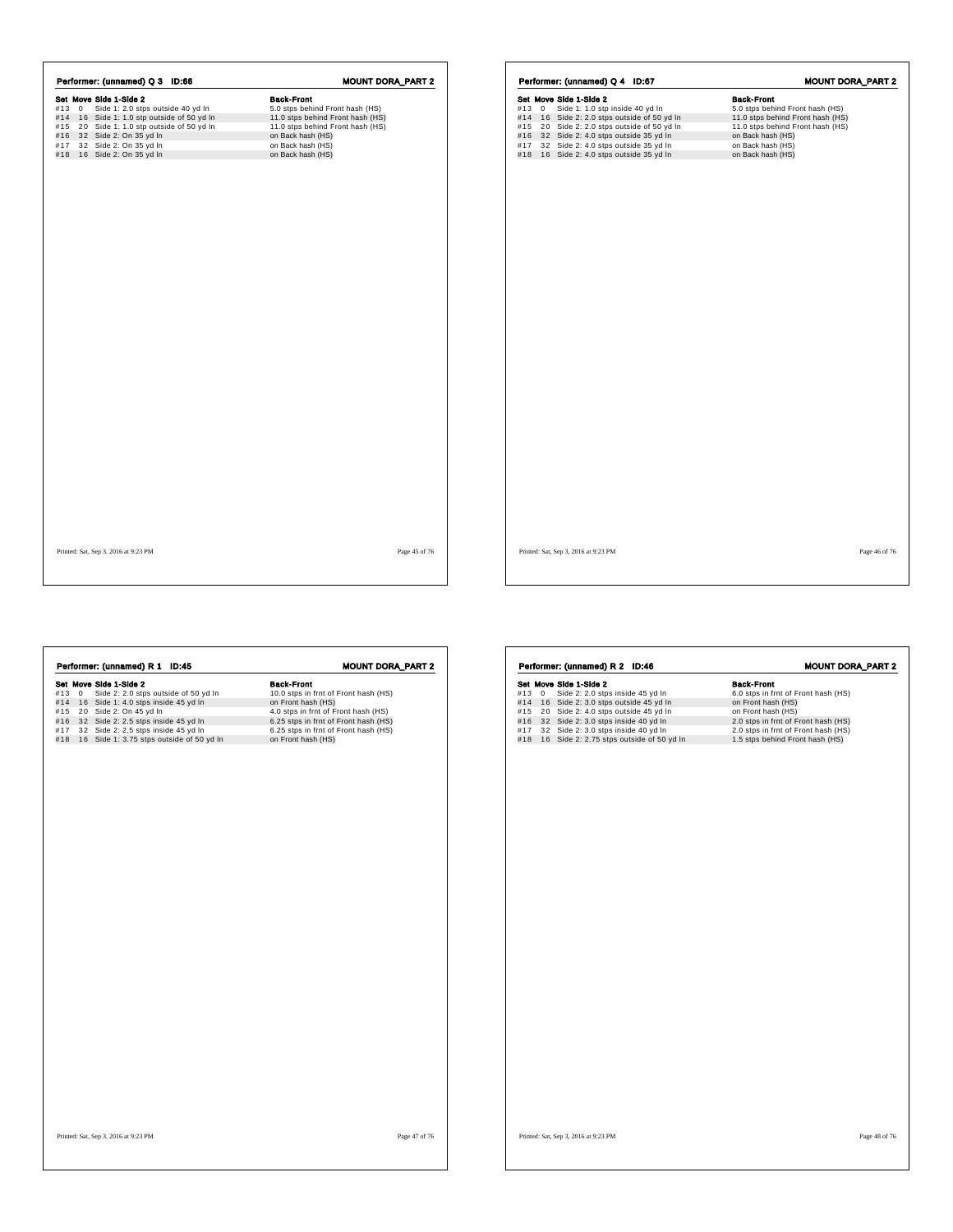|           | Set Move Side 1-Side 2                  | <b>Back-Front</b>                    |
|-----------|-----------------------------------------|--------------------------------------|
|           |                                         |                                      |
| $#13 \ 0$ | On 50 yd In                             | 8.0 stps in frnt of Front hash (HS)  |
| #14       | 16 Side 1: 1.0 stp inside 45 yd In      | on Front hash (HS)                   |
| #15       | 20 Side 2: 4.0 stps outside of 50 yd In | 4.0 stps in frnt of Front hash (HS)  |
| #16       | 32 Side 2: 3.0 stps outside of 50 yd In | 8.0 stps in frnt of Front hash (HS)  |
| #17       | 32 Side 2: 3.0 stps outside of 50 yd In | 8.0 stps in frnt of Front hash (HS)  |
| #18       | 16 Side 1: 1.75 stps inside 45 yd In    | 0.75 stps in frnt of Front hash (HS) |

|     | Performer: (unnamed) R 4 ID:48 |                        |                                                                                     |  |                                                                        | <b>MOUNT DORA_PART 2</b> |  |
|-----|--------------------------------|------------------------|-------------------------------------------------------------------------------------|--|------------------------------------------------------------------------|--------------------------|--|
|     |                                | Set Move Side 1-Side 2 |                                                                                     |  | <b>Back-Front</b>                                                      |                          |  |
| #13 | $\mathbf{0}$                   |                        | Side 2: 4.0 stps outside of 50 yd In                                                |  | 8.0 stps in frnt of Front hash (HS)                                    |                          |  |
|     |                                |                        | #14 16 Side 2: 2.0 stps outside of 50 yd In                                         |  | on Front hash (HS)                                                     |                          |  |
| #15 |                                |                        | 20 Side 2: 4.0 stps outside 45 yd In                                                |  | 4.0 stps in frnt of Front hash (HS)                                    |                          |  |
| #16 |                                |                        | 32 Side 2: 2.0 stps outside 45 yd In                                                |  | 3.0 stps in frnt of Front hash (HS)                                    |                          |  |
| #17 |                                |                        | 32 Side 2: 2.0 stps outside 45 yd In<br>#18 16 Side 2: 0.5 stps outside of 50 yd In |  | 3.0 stps in frnt of Front hash (HS)<br>1.0 stps behind Front hash (HS) |                          |  |
|     |                                |                        |                                                                                     |  |                                                                        |                          |  |
|     |                                |                        |                                                                                     |  |                                                                        |                          |  |
|     |                                |                        |                                                                                     |  |                                                                        |                          |  |
|     |                                |                        |                                                                                     |  |                                                                        |                          |  |
|     |                                |                        |                                                                                     |  |                                                                        |                          |  |
|     |                                |                        |                                                                                     |  |                                                                        |                          |  |
|     |                                |                        |                                                                                     |  |                                                                        |                          |  |
|     |                                |                        |                                                                                     |  |                                                                        |                          |  |
|     |                                |                        |                                                                                     |  |                                                                        |                          |  |
|     |                                |                        |                                                                                     |  |                                                                        |                          |  |
|     |                                |                        |                                                                                     |  |                                                                        |                          |  |
|     |                                |                        |                                                                                     |  |                                                                        |                          |  |
|     |                                |                        |                                                                                     |  |                                                                        |                          |  |
|     |                                |                        |                                                                                     |  |                                                                        |                          |  |
|     |                                |                        |                                                                                     |  |                                                                        |                          |  |
|     |                                |                        |                                                                                     |  |                                                                        |                          |  |
|     |                                |                        |                                                                                     |  |                                                                        |                          |  |
|     |                                |                        |                                                                                     |  |                                                                        |                          |  |
|     |                                |                        |                                                                                     |  |                                                                        |                          |  |
|     |                                |                        |                                                                                     |  |                                                                        |                          |  |
|     |                                |                        |                                                                                     |  |                                                                        |                          |  |
|     |                                |                        |                                                                                     |  |                                                                        |                          |  |
|     |                                |                        |                                                                                     |  |                                                                        |                          |  |
|     |                                |                        |                                                                                     |  |                                                                        |                          |  |
|     |                                |                        |                                                                                     |  |                                                                        |                          |  |
|     |                                |                        |                                                                                     |  |                                                                        |                          |  |
|     |                                |                        |                                                                                     |  |                                                                        |                          |  |
|     |                                |                        |                                                                                     |  |                                                                        |                          |  |
|     |                                |                        |                                                                                     |  |                                                                        |                          |  |

Printed: Sat, Sep 3, 2016 at 9:23 PM Page 49 of 76

Set Move Side 1-Side 2<br>
#13 0 Side 2: 1.0 stp outside 40 yd In 4.0 stps in frnt of Front hash (HS)<br>
#14 16 Side 2: 1.0 stp outside 40 yd In 4.0 stps in frnt of Front hash (HS)<br>
#15 20 Side 2: 0.25 stps inside 40 yd In 4.0 **Performer: (unnamed) R 5 ID:49** MOUNT DORA\_PART 2<br> **Set Move Side 2:** On 45 yd In 4.0 stps in frnt of Front hash (HS)<br>
#13 0 Side 2: 0.0 45 yd In 4.0 stps in frnt of Front hash (HS)<br>
#15 20 Side 2: 0.0 40 yd In 4.0 stps i Printed: Sat, Sep 3, 2016 at 9:23 PM Page 51 of 76 Set Move Side 1-Side 2 2.0 stps outside of 50 yd In Back-Front<br>
#13 0 Side 2: 2.0 stps outside of 50 yd In 6.0 stps in frnt of Front hash (HS)<br>
#14 16 Side 2: On 45 yd In 6.0 stps in Side 2: 0.25 stps inside 45 yd In 6.1 S Performer: (unnamed) R 6 ID:50 MOUNT DORA\_PART 2 Printed: Sat, Sep 3, 2016 at 9:23 PM Page 52 of 76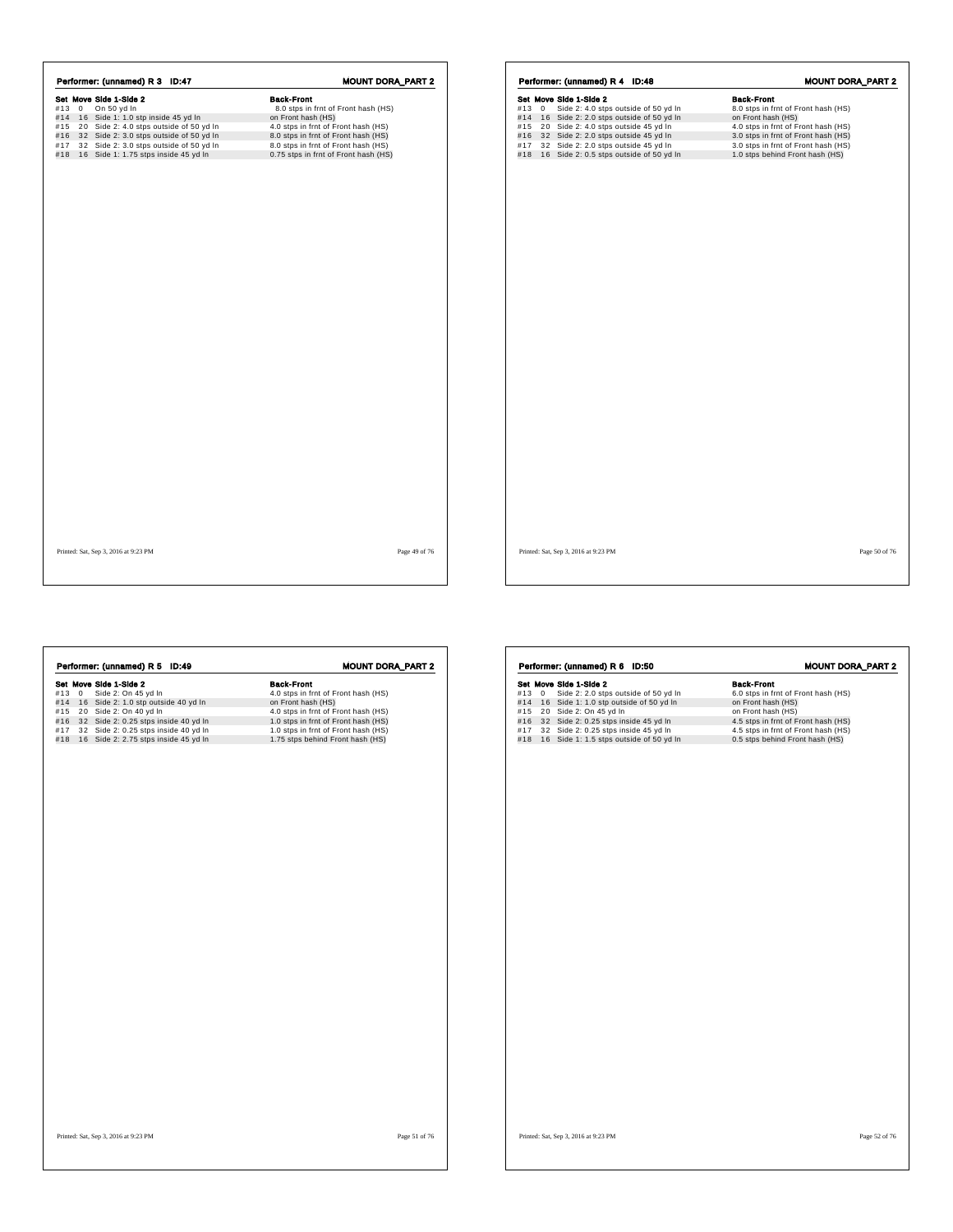|     |         | Performer: (unnamed) S 1 ID:58      | <b>MOUNT DORA_PART 2</b>           |
|-----|---------|-------------------------------------|------------------------------------|
|     |         | Set Move Side 1-Side 2              | <b>Back-Front</b>                  |
| #13 | $\circ$ | Side 1: 4.0 stps inside 40 yd In    | 5.0 stps behind Front hash (HS)    |
| #14 |         | 16 Side 1: 1.0 stp inside 45 yd In  | 8.0 stps in frnt of Back hash (HS) |
| #15 |         | 20 Side 1: 1.0 stp inside 45 yd In  | 8.0 stps in frnt of Back hash (HS) |
| #16 |         | 32 Side 1: 4.0 stps inside 30 yd In | on Back hash (HS)                  |
| #17 |         | 32 Side 1: 4.0 stps inside 30 yd In | on Back hash (HS)                  |
| #18 |         | 16 Side 1: 4.0 stps inside 30 yd In | on Back hash (HS)                  |
|     |         |                                     |                                    |
|     |         |                                     |                                    |
|     |         |                                     |                                    |
|     |         |                                     |                                    |
|     |         |                                     |                                    |

|     |      | Set Move Side 1-Side 2                                            | <b>Back-Front</b>                                       |
|-----|------|-------------------------------------------------------------------|---------------------------------------------------------|
|     | #130 | Side 1: 2.0 stps outside 45 yd In                                 | 5.0 stps behind Front hash (HS)                         |
|     |      | #14 16 Side 1: 3.0 stps inside 45 yd In                           | 8.0 stps in frnt of Back hash (HS)                      |
| #15 |      | 20 Side 1: 3.0 stps inside 45 yd In<br>#16 32 Side 1: On 35 yd In | 8.0 stps in frnt of Back hash (HS)<br>on Back hash (HS) |
| #17 |      | 32 Side 1: On 35 yd In                                            | on Back hash (HS)                                       |
|     |      | #18 16 Side 1: On 35 yd In                                        | on Back hash (HS)                                       |
|     |      |                                                                   |                                                         |
|     |      |                                                                   |                                                         |
|     |      |                                                                   |                                                         |
|     |      |                                                                   |                                                         |
|     |      |                                                                   |                                                         |
|     |      |                                                                   |                                                         |
|     |      |                                                                   |                                                         |
|     |      |                                                                   |                                                         |
|     |      |                                                                   |                                                         |
|     |      |                                                                   |                                                         |
|     |      |                                                                   |                                                         |
|     |      |                                                                   |                                                         |
|     |      |                                                                   |                                                         |
|     |      |                                                                   |                                                         |
|     |      |                                                                   |                                                         |
|     |      |                                                                   |                                                         |
|     |      |                                                                   |                                                         |
|     |      |                                                                   |                                                         |
|     |      |                                                                   |                                                         |
|     |      |                                                                   |                                                         |
|     |      |                                                                   |                                                         |
|     |      |                                                                   |                                                         |
|     |      |                                                                   |                                                         |
|     |      |                                                                   |                                                         |
|     |      |                                                                   |                                                         |
|     |      |                                                                   |                                                         |
|     |      |                                                                   |                                                         |
|     |      |                                                                   |                                                         |

Printed: Sat, Sep 3, 2016 at 9:23 PM Page 53 of 76

|     |       | Performer: (unnamed) S 4 ID:61         | <b>MOUNT DORA_PART 2</b>           |
|-----|-------|----------------------------------------|------------------------------------|
|     |       | Set Move Side 1-Side 2                 | <b>Back-Front</b>                  |
|     | #13 0 | Side 1: 2.0 stps inside 45 yd In       | 5.0 stps behind Front hash (HS)    |
| #14 |       | 16 Side 1: 1.0 stp outside of 50 yd In | 8.0 stps in frnt of Back hash (HS) |
| #15 |       | 20 Side 1: 1.0 stp outside of 50 yd In | 8.0 stps in frnt of Back hash (HS) |
| #16 |       | 32 Side 1: On 40 yd In                 | on Back hash (HS)                  |
| #17 |       | 32 Side 1: On 40 yd In                 | on Back hash (HS)                  |
| #18 |       | 16 Side 1: On 40 yd In                 | on Back hash (HS)                  |
|     |       |                                        |                                    |
|     |       |                                        |                                    |
|     |       |                                        |                                    |
|     |       |                                        |                                    |
|     |       |                                        |                                    |
|     |       |                                        |                                    |
|     |       |                                        |                                    |
|     |       |                                        |                                    |
|     |       |                                        |                                    |
|     |       |                                        |                                    |
|     |       |                                        |                                    |
|     |       |                                        |                                    |
|     |       |                                        |                                    |
|     |       |                                        |                                    |
|     |       |                                        |                                    |
|     |       |                                        |                                    |
|     |       |                                        |                                    |
|     |       |                                        |                                    |
|     |       |                                        |                                    |
|     |       |                                        |                                    |
|     |       |                                        |                                    |
|     |       |                                        |                                    |
|     |       |                                        |                                    |
|     |       |                                        |                                    |
|     |       |                                        |                                    |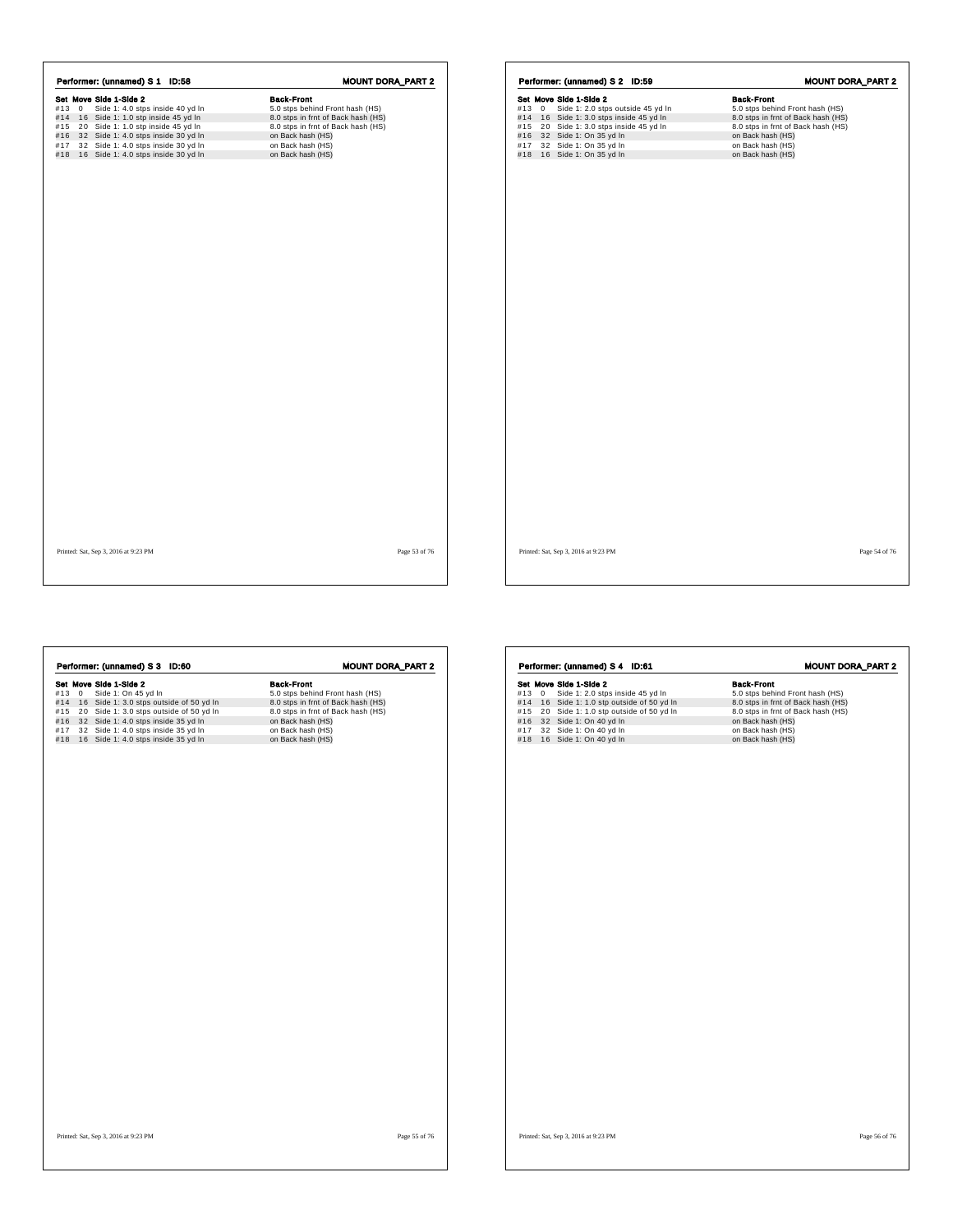|     |              | Performer: (unnamed) S 5 ID:62         | <b>MOUNT DORA_PART 2</b>           |
|-----|--------------|----------------------------------------|------------------------------------|
|     |              | Set Move Side 1-Side 2                 | <b>Back-Front</b>                  |
| #13 | $\mathbf{0}$ | Side 1: 4.0 stps inside 45 yd In       | 5.0 stps behind Front hash (HS)    |
| #14 |              | 16 Side 2: 1.0 stp outside of 50 yd In | 8.0 stps in frnt of Back hash (HS) |
| #15 |              | 20 Side 2: 1.0 stp outside of 50 yd In | 8.0 stps in frnt of Back hash (HS) |
| #16 |              | 32 Side 1: 4.0 stps inside 40 yd In    | on Back hash (HS)                  |
| #17 |              | 32 Side 1: 4.0 stps inside 40 yd In    | on Back hash (HS)                  |
| #18 |              | 16 Side 1: 4.0 stps inside 40 yd In    | on Back hash (HS)                  |
|     |              |                                        |                                    |
|     |              |                                        |                                    |
|     |              |                                        |                                    |
|     |              |                                        |                                    |

|            |   | Set Move Side 1-Side 2                           | <b>Back-Front</b>                      |
|------------|---|--------------------------------------------------|----------------------------------------|
| #13        | 0 | Side 1: 2.0 stps outside of 50 yd In             | 5.0 stps behind Front hash (HS)        |
| #14        |   | 16 Side 2: 3.0 stps outside of 50 yd In          | 8.0 stps in frnt of Back hash (HS)     |
| #15        |   | 20 Side 2: 3.0 stps outside of 50 yd In          | 8.0 stps in frnt of Back hash (HS)     |
| #16        |   | 32 Side 1: On 45 yd In                           | on Back hash (HS)                      |
| #17<br>#18 |   | 32 Side 1: On 45 yd In<br>16 Side 1: On 45 yd In | on Back hash (HS)<br>on Back hash (HS) |
|            |   |                                                  |                                        |
|            |   |                                                  |                                        |
|            |   |                                                  |                                        |
|            |   |                                                  |                                        |
|            |   |                                                  |                                        |
|            |   |                                                  |                                        |
|            |   |                                                  |                                        |
|            |   |                                                  |                                        |
|            |   |                                                  |                                        |
|            |   |                                                  |                                        |
|            |   |                                                  |                                        |
|            |   |                                                  |                                        |
|            |   |                                                  |                                        |
|            |   |                                                  |                                        |
|            |   |                                                  |                                        |
|            |   |                                                  |                                        |
|            |   |                                                  |                                        |
|            |   |                                                  |                                        |
|            |   |                                                  |                                        |
|            |   |                                                  |                                        |
|            |   |                                                  |                                        |
|            |   |                                                  |                                        |
|            |   |                                                  |                                        |
|            |   |                                                  |                                        |
|            |   |                                                  |                                        |
|            |   |                                                  |                                        |
|            |   |                                                  |                                        |
|            |   |                                                  |                                        |
|            |   |                                                  |                                        |

Printed: Sat, Sep 3, 2016 at 9:23 PM Page 57 of 76

 $\mathsf{r}$ 

| Performer: (unnamed) S 7 ID:79          | <b>MOUNT DORA_PART 2</b>           |
|-----------------------------------------|------------------------------------|
| Set Move Side 1-Side 2                  | <b>Back-Front</b>                  |
| #13 0<br>On 50 yd In                    | 5.0 stps behind Front hash (HS)    |
| #14 16 Side 2: 3.0 stps inside 45 yd In | 8.0 stps in frnt of Back hash (HS) |
| #15 20 Side 2: 3.0 stps inside 45 yd In | 8.0 stps in frnt of Back hash (HS) |
| #16 32 Side 1: 4.0 stps inside 45 yd In | on Back hash (HS)                  |
| #17 32 Side 1: 4.0 stps inside 45 yd In | on Back hash (HS)                  |
| #18 16 Side 1: 4.0 stps inside 45 yd In | on Back hash (HS)                  |
|                                         |                                    |
|                                         |                                    |

| Set Move Side 1-Side 2<br><b>Back-Front</b><br>12.0 stps in frnt of Front hash (HS)<br>#13<br>Side 2: 4.0 stps outside 45 yd In<br>0<br>#14<br>16 Side 2: On 35 yd In<br>12.0 stps in frnt of Front hash (HS)<br>Side 2: 4.0 stps outside 35 yd In<br>8.0 stps in frnt of Front hash (HS)<br>#15<br>20<br>32 Side 2: 3.0 stps outside 30 yd In<br>4.0 stps in frnt of Front hash (HS)<br>#16<br>32 Side 2: 3.0 stps outside 30 yd In<br>4.0 stps in frnt of Front hash (HS)<br>#17<br>16 Side 2: 0.5 stps outside 35 yd In<br>3.0 stps in frnt of Front hash (HS)<br>#18 | <b>MOUNT DORA_PART 2</b> |
|--------------------------------------------------------------------------------------------------------------------------------------------------------------------------------------------------------------------------------------------------------------------------------------------------------------------------------------------------------------------------------------------------------------------------------------------------------------------------------------------------------------------------------------------------------------------------|--------------------------|
|                                                                                                                                                                                                                                                                                                                                                                                                                                                                                                                                                                          |                          |
|                                                                                                                                                                                                                                                                                                                                                                                                                                                                                                                                                                          |                          |
|                                                                                                                                                                                                                                                                                                                                                                                                                                                                                                                                                                          |                          |
|                                                                                                                                                                                                                                                                                                                                                                                                                                                                                                                                                                          |                          |
|                                                                                                                                                                                                                                                                                                                                                                                                                                                                                                                                                                          |                          |
|                                                                                                                                                                                                                                                                                                                                                                                                                                                                                                                                                                          |                          |
|                                                                                                                                                                                                                                                                                                                                                                                                                                                                                                                                                                          |                          |
|                                                                                                                                                                                                                                                                                                                                                                                                                                                                                                                                                                          |                          |
|                                                                                                                                                                                                                                                                                                                                                                                                                                                                                                                                                                          |                          |
|                                                                                                                                                                                                                                                                                                                                                                                                                                                                                                                                                                          |                          |
|                                                                                                                                                                                                                                                                                                                                                                                                                                                                                                                                                                          |                          |
|                                                                                                                                                                                                                                                                                                                                                                                                                                                                                                                                                                          |                          |
|                                                                                                                                                                                                                                                                                                                                                                                                                                                                                                                                                                          |                          |
|                                                                                                                                                                                                                                                                                                                                                                                                                                                                                                                                                                          |                          |
|                                                                                                                                                                                                                                                                                                                                                                                                                                                                                                                                                                          |                          |
|                                                                                                                                                                                                                                                                                                                                                                                                                                                                                                                                                                          |                          |
|                                                                                                                                                                                                                                                                                                                                                                                                                                                                                                                                                                          |                          |
|                                                                                                                                                                                                                                                                                                                                                                                                                                                                                                                                                                          |                          |
|                                                                                                                                                                                                                                                                                                                                                                                                                                                                                                                                                                          |                          |
|                                                                                                                                                                                                                                                                                                                                                                                                                                                                                                                                                                          |                          |
|                                                                                                                                                                                                                                                                                                                                                                                                                                                                                                                                                                          |                          |
|                                                                                                                                                                                                                                                                                                                                                                                                                                                                                                                                                                          |                          |
|                                                                                                                                                                                                                                                                                                                                                                                                                                                                                                                                                                          |                          |
|                                                                                                                                                                                                                                                                                                                                                                                                                                                                                                                                                                          |                          |
|                                                                                                                                                                                                                                                                                                                                                                                                                                                                                                                                                                          |                          |
|                                                                                                                                                                                                                                                                                                                                                                                                                                                                                                                                                                          |                          |
|                                                                                                                                                                                                                                                                                                                                                                                                                                                                                                                                                                          |                          |
|                                                                                                                                                                                                                                                                                                                                                                                                                                                                                                                                                                          |                          |
|                                                                                                                                                                                                                                                                                                                                                                                                                                                                                                                                                                          |                          |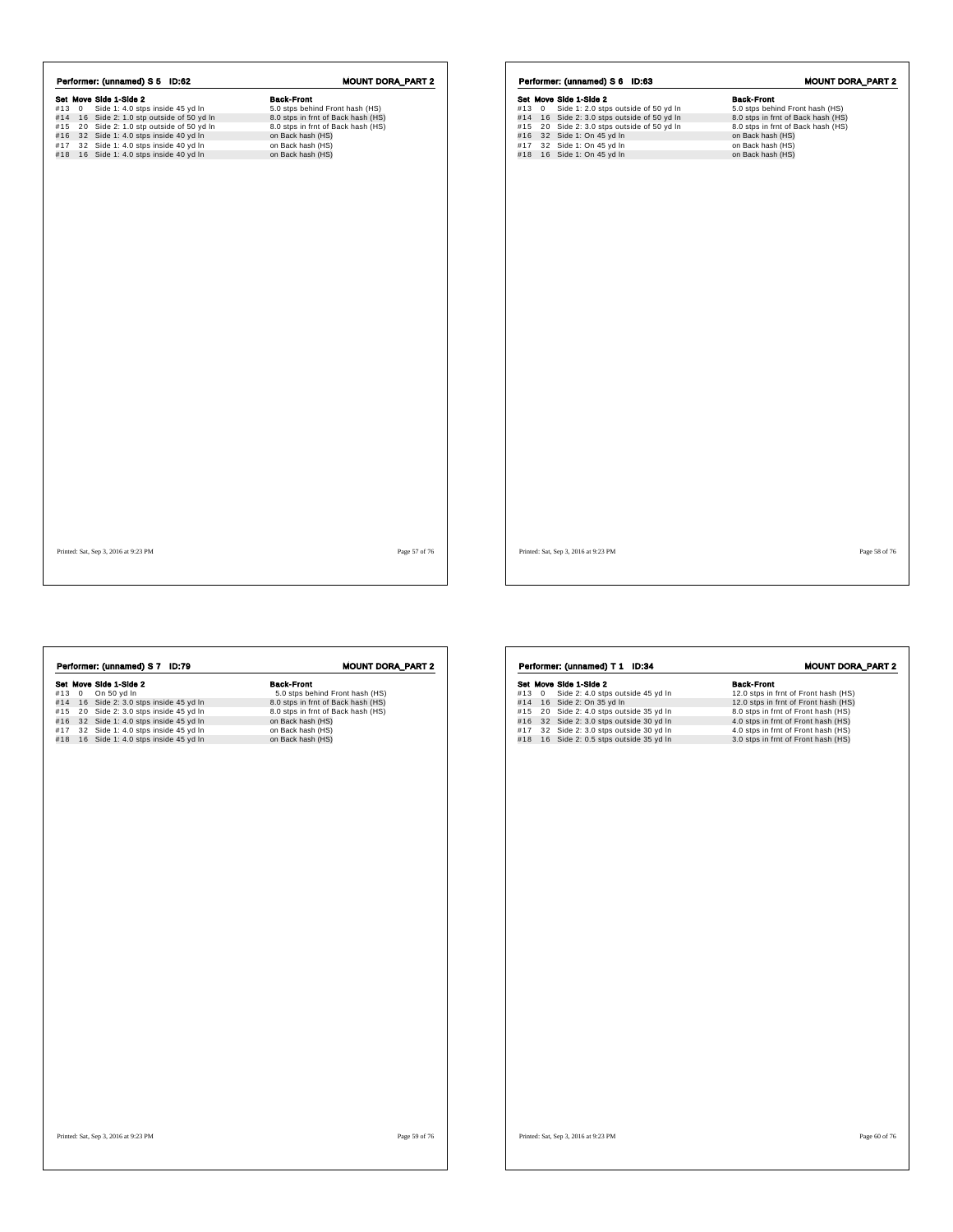| $#13 \ 0$<br>#14 | Side 2: On 45 yd In<br>16 Side 2: 4.0 stps outside 45 yd In | 12.0 stps behind Front side line     |
|------------------|-------------------------------------------------------------|--------------------------------------|
|                  |                                                             |                                      |
|                  |                                                             | 12.0 stps in frnt of Front hash (HS) |
| #15              | 20 Side 2: 2.0 stps outside 35 yd In                        | 10.0 stps in frnt of Front hash (HS) |
| #16              | 32 Side 2: 1.0 stp outside 35 yd In                         | 12.0 stps in frnt of Front hash (HS) |
| #17              | 32 Side 2: 1.0 stp outside 35 yd In                         | 12.0 stps in frnt of Front hash (HS) |
| #18              | 16 Side 2: 0.25 stps inside 30 yd In                        | 8.5 stps in frnt of Front hash (HS)  |
|                  |                                                             |                                      |
|                  |                                                             |                                      |
|                  |                                                             |                                      |

| Set Move Side 1-Side 2<br>#13<br>Side 2: 2.0 stps inside 45 yd In<br>14.0 stps behind Front side line<br>$\mathbf{0}$<br>#14 16 Side 2: On 45 yd In<br>12.0 stps in frnt of Front hash (HS)<br>#15 20 Side 2: 2.0 stps inside 35 yd In<br>14.0 stps behind Front side line<br>#16 32 Side 2: 2.75 stps inside 35 yd In<br>12.0 stps in frnt of Front hash (HS)<br>#17<br>32 Side 2: 2.75 stps inside 35 yd In<br>12.0 stps in frnt of Front hash (HS)<br>5.5 stps in frnt of Front hash (HS)<br>#18 16 Side 2: 3.5 stps inside 30 yd In |  | <b>Back-Front</b> |
|-----------------------------------------------------------------------------------------------------------------------------------------------------------------------------------------------------------------------------------------------------------------------------------------------------------------------------------------------------------------------------------------------------------------------------------------------------------------------------------------------------------------------------------------|--|-------------------|
|                                                                                                                                                                                                                                                                                                                                                                                                                                                                                                                                         |  |                   |
|                                                                                                                                                                                                                                                                                                                                                                                                                                                                                                                                         |  |                   |
|                                                                                                                                                                                                                                                                                                                                                                                                                                                                                                                                         |  |                   |
|                                                                                                                                                                                                                                                                                                                                                                                                                                                                                                                                         |  |                   |
|                                                                                                                                                                                                                                                                                                                                                                                                                                                                                                                                         |  |                   |
|                                                                                                                                                                                                                                                                                                                                                                                                                                                                                                                                         |  |                   |
|                                                                                                                                                                                                                                                                                                                                                                                                                                                                                                                                         |  |                   |
|                                                                                                                                                                                                                                                                                                                                                                                                                                                                                                                                         |  |                   |
|                                                                                                                                                                                                                                                                                                                                                                                                                                                                                                                                         |  |                   |
|                                                                                                                                                                                                                                                                                                                                                                                                                                                                                                                                         |  |                   |

Printed: Sat, Sep 3, 2016 at 9:23 PM Page 61 of 76

| Performer: (unnamed) T 4 ID:37              | <b>MOUNT DORA_PART 2</b>              |
|---------------------------------------------|---------------------------------------|
| Set Move Side 1-Side 2                      | <b>Back-Front</b>                     |
| #13 0<br>Side 2: On 45 yd In                | 12.0 stps in frnt of Front hash (HS)  |
| #14 16 Side 2: On 40 yd In                  | 12.0 stps in frnt of Front hash (HS)  |
| #15 20 Side 2: On 35 yd In                  | 12.0 stps in frnt of Front hash (HS)  |
| #16 32 Side 2: 4.0 stps outside 35 yd In    | 8.0 stps in frnt of Front hash (HS)   |
| 32 Side 2: 4.0 stps outside 35 yd In<br>#17 | 8.0 stps in frnt of Front hash (HS)   |
| #18 16 Side 2: 1.0 stp outside 30 yd In     | 10.25 stps in frnt of Front hash (HS) |
|                                             |                                       |
|                                             |                                       |
| Printed: Sat, Sep 3, 2016 at 9:23 PM        | Page 63 of 76                         |

|     |            | Performer: (unnamed) T 5<br><b>ID:38</b> | <b>MOUNT DORA_PART 2</b>             |
|-----|------------|------------------------------------------|--------------------------------------|
|     |            | Set Move Side 1-Side 2                   | <b>Back-Front</b>                    |
| #13 | $^{\circ}$ | Side 2: 4.0 stps outside 45 yd In        | 8.0 stps in frnt of Front hash (HS)  |
| #14 |            | 16 Side 2: 4.0 stps outside 40 yd In     | 8.0 stps in frnt of Front hash (HS)  |
| #15 |            | 20 Side 2: 2.0 stps outside 35 yd In     | 6.0 stps in frnt of Front hash (HS)  |
| #16 |            | 32 Side 2: 1.0 stp inside 30 yd In       | 4.0 stps in frnt of Front hash (HS)  |
| #17 |            | 32 Side 2: 1.0 stp inside 30 yd In       | 4.0 stps in frnt of Front hash (HS)  |
| #18 |            | 16 Side 2: 3.25 stps inside 35 yd In     | 0.75 stps in frnt of Front hash (HS) |
|     |            |                                          |                                      |
|     |            |                                          |                                      |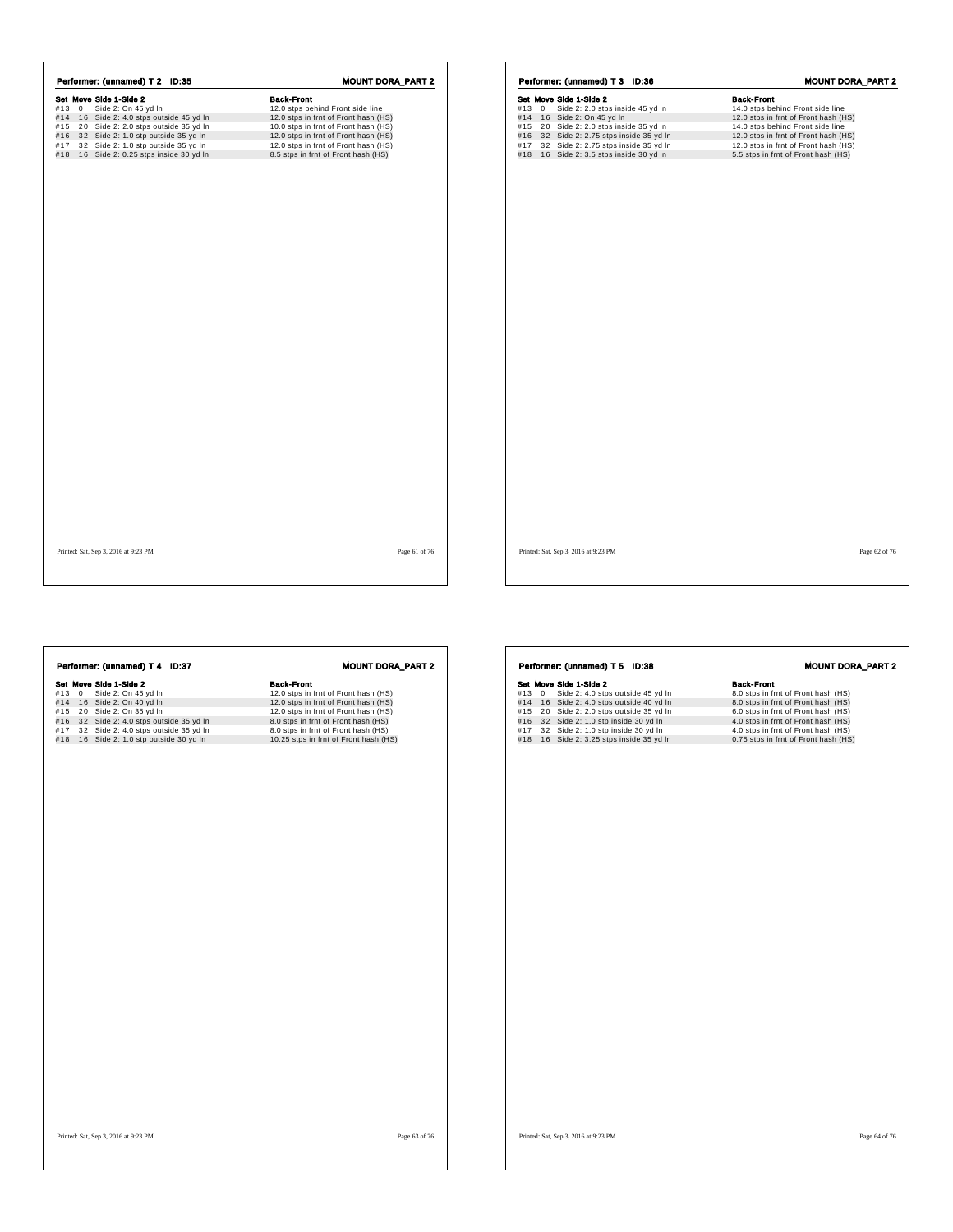| #13<br>$\mathbf{0}$ | Set Move Side 1-Side 2               | <b>Back-Front</b>                    |
|---------------------|--------------------------------------|--------------------------------------|
|                     |                                      |                                      |
|                     | Side 2: 2.0 stps outside 45 yd In    | 10.0 stps in frnt of Front hash (HS) |
| #14                 | 16 Side 2: 4.0 stps outside 45 yd In | 8.0 stps in frnt of Front hash (HS)  |
| #15                 | 20 Side 2: 4.0 stps outside 40 yd In | 4.0 stps in frnt of Front hash (HS)  |
| #16                 | 32 Side 2: On 35 yd In               | 8.0 stps in frnt of Front hash (HS)  |
| #17                 | 32 Side 2: On 35 yd In               | 8.0 stps in frnt of Front hash (HS)  |
| #18                 | 16 Side 2: 1.75 stps inside 30 yd In | 7.0 stps in frnt of Front hash (HS)  |

|       | Performer: (unnamed) T 7 ID:40 |                                      |                                                                                      |  |  |                                                            |  |  | <b>MOUNT DORA_PART 2</b> |
|-------|--------------------------------|--------------------------------------|--------------------------------------------------------------------------------------|--|--|------------------------------------------------------------|--|--|--------------------------|
|       |                                | Set Move Side 1-Side 2               |                                                                                      |  |  | <b>Back-Front</b>                                          |  |  |                          |
| #13 0 |                                |                                      | Side 2: On 40 yd In                                                                  |  |  | 8.0 stps in frnt of Front hash (HS)                        |  |  |                          |
|       |                                |                                      | #14 16 Side 2: 4.0 stps outside 35 yd In                                             |  |  | 8.0 stps in frnt of Front hash (HS)                        |  |  |                          |
|       |                                |                                      | #15 20 Side 2: On 30 yd In                                                           |  |  | 4.0 stps in frnt of Front hash (HS)                        |  |  |                          |
|       |                                |                                      | #16 32 Side 2: 2.0 stps inside 25 yd In                                              |  |  | on Front hash (HS)                                         |  |  |                          |
|       |                                |                                      | #17 32 Side 2: 2.0 stps inside 25 yd In<br>#18 16 Side 2: 2.25 stps outside 35 yd In |  |  | on Front hash (HS)<br>4.25 stps in frnt of Front hash (HS) |  |  |                          |
|       |                                |                                      |                                                                                      |  |  |                                                            |  |  |                          |
|       |                                |                                      |                                                                                      |  |  |                                                            |  |  |                          |
|       |                                |                                      |                                                                                      |  |  |                                                            |  |  |                          |
|       |                                |                                      |                                                                                      |  |  |                                                            |  |  |                          |
|       |                                |                                      |                                                                                      |  |  |                                                            |  |  |                          |
|       |                                |                                      |                                                                                      |  |  |                                                            |  |  |                          |
|       |                                |                                      |                                                                                      |  |  |                                                            |  |  |                          |
|       |                                |                                      |                                                                                      |  |  |                                                            |  |  |                          |
|       |                                |                                      |                                                                                      |  |  |                                                            |  |  |                          |
|       |                                |                                      |                                                                                      |  |  |                                                            |  |  |                          |
|       |                                |                                      |                                                                                      |  |  |                                                            |  |  |                          |
|       |                                |                                      |                                                                                      |  |  |                                                            |  |  |                          |
|       |                                |                                      |                                                                                      |  |  |                                                            |  |  |                          |
|       |                                |                                      |                                                                                      |  |  |                                                            |  |  |                          |
|       |                                |                                      |                                                                                      |  |  |                                                            |  |  |                          |
|       |                                |                                      |                                                                                      |  |  |                                                            |  |  |                          |
|       |                                |                                      |                                                                                      |  |  |                                                            |  |  |                          |
|       |                                |                                      |                                                                                      |  |  |                                                            |  |  |                          |
|       |                                |                                      |                                                                                      |  |  |                                                            |  |  |                          |
|       |                                |                                      |                                                                                      |  |  |                                                            |  |  |                          |
|       |                                |                                      |                                                                                      |  |  |                                                            |  |  |                          |
|       |                                |                                      |                                                                                      |  |  |                                                            |  |  |                          |
|       |                                |                                      |                                                                                      |  |  |                                                            |  |  |                          |
|       |                                |                                      |                                                                                      |  |  |                                                            |  |  |                          |
|       |                                |                                      |                                                                                      |  |  |                                                            |  |  |                          |
|       |                                |                                      |                                                                                      |  |  |                                                            |  |  |                          |
|       |                                | Printed: Sat, Sep 3, 2016 at 9:23 PM |                                                                                      |  |  |                                                            |  |  | Page 66 of 76            |

Set Move Side 1-Side 2<br>
#13 0 Side 2: 2.0 stps inside 45 yd In 2.0 stps in frnt of Front hash (HS)<br>
#13 0 Side 2: 2.0 stps inside 40 yd In 2.0 stps in frnt of Front hash (HS)<br>
#15 20 Side 2: 3.0 stps outside 35 yd In 6 Fro **Performer: (unnamed) T 8 ID:41 MOUNT DORA\_PART 2**<br> **Set Move Side 1-Side 2**<br>
#13 0 Side 2: 2.0 stps inside 45 yd In 2.0 stps in frnt of Front hash (HS)<br>
#15 20 Side 2: 2.0 stps inside 40 yd In on Front hash (HS)<br>
#15 32 S Printed: Sat, Sep 3, 2016 at 9:23 PM Page 67 of 76 Set Move Side 1-Side 2 2 On 45 yd In Back-Front<br>
#13 0 Side 2: 4.0 stps outside 40 yd In on Front hash (HS)<br>
#15 20 Side 2: 4.0 stps outside 40 yd In on Front hash (HS)<br>
#16 22 Side 2: 2.0 stps inside 30 yd In on Front has **Performer: (unnamed) T 9 ID:42 MOUNT DORA\_PART 2**<br> **Set Move Side 1-Side 2**<br>
#13 0 Side 2: 4.0 stps outside 40 yd In on Front hash (HS)<br>
#15 20 Side 2: 4.0 stps outside 40 yd In on Front hash (HS)<br>
#15 32 Side 2: 2.0 stps Printed: Sat, Sep 3, 2016 at 9:23 PM Page 68 of 76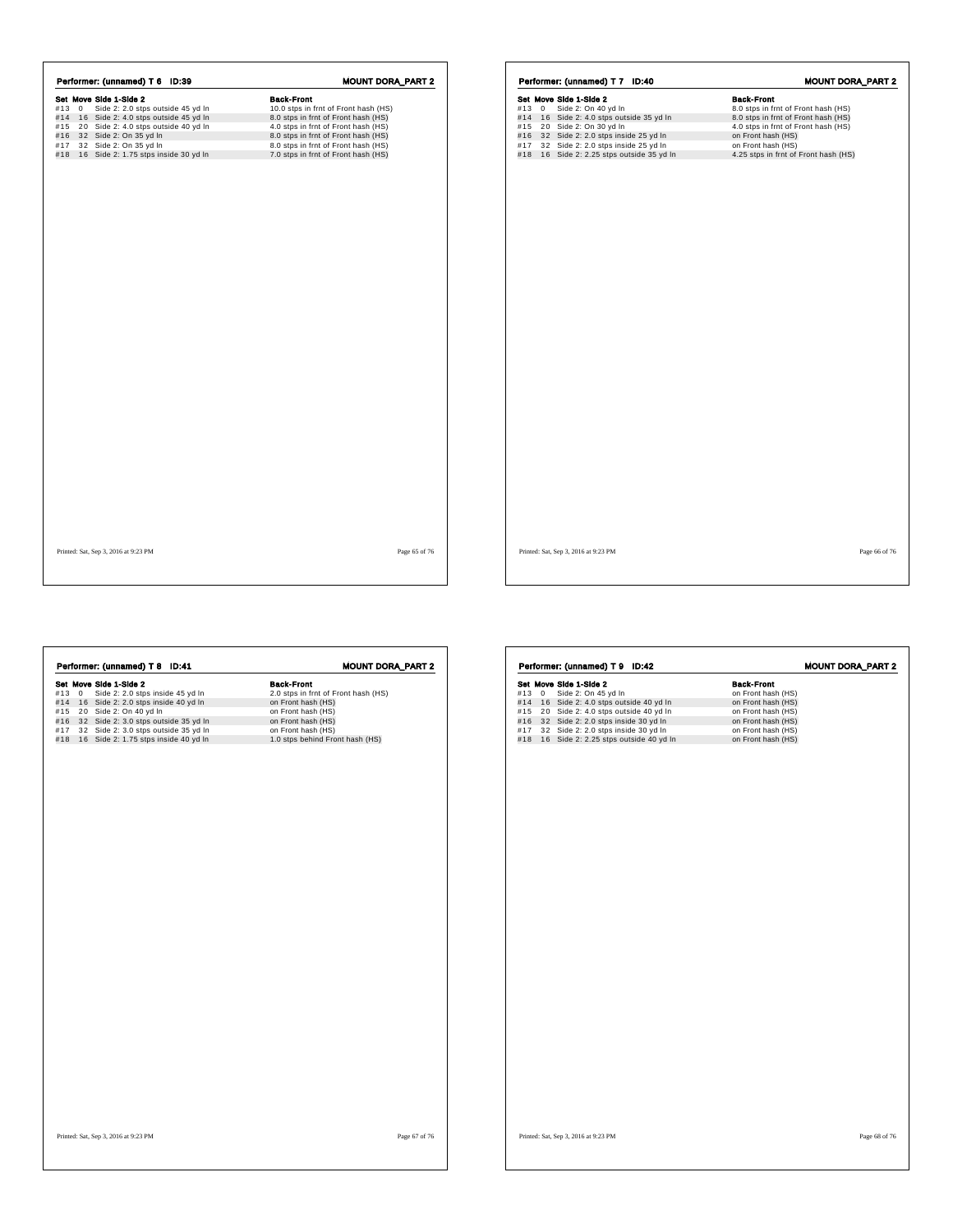|     | Performer: (unnamed) T 10<br>ID:43      | <b>MOUNT DORA PART 2</b>            |
|-----|-----------------------------------------|-------------------------------------|
|     | Set Move Side 1-Side 2                  | <b>Back-Front</b>                   |
|     | #13 0 Side 2: 2.0 stps outside 45 yd In | 6.0 stps in frnt of Front hash (HS) |
|     | #14 16 Side 2: On 40 yd In              | 8.0 stps in frnt of Front hash (HS) |
| #15 | 20 Side 2: On 35 yd In                  | 4.0 stps in frnt of Front hash (HS) |
| #16 | 32 Side 2: 3.0 stps outside 35 yd In    | 4.0 stps in frnt of Front hash (HS) |
| #17 | 32 Side 2: 3.0 stps outside 35 yd In    | 4.0 stps in frnt of Front hash (HS) |
| #18 | 16 Side 2: On 40 yd In                  | 0.5 stps behind Front hash (HS)     |

| Performer: (unnamed) T 11 |                |                                                                       | ID:78 |                                                                            | <b>MOUNT DORA_PART 2</b> |
|---------------------------|----------------|-----------------------------------------------------------------------|-------|----------------------------------------------------------------------------|--------------------------|
|                           |                | Set Move Side 1-Side 2                                                |       | <b>Back-Front</b>                                                          |                          |
| #13                       | $\overline{0}$ | Side 2: 2.0 stps inside 40 yd In                                      |       | 6.0 stps in frnt of Front hash (HS)                                        |                          |
|                           |                | #14 16 Side 2: On 35 yd In<br>#15 20 Side 2: 2.0 stps inside 30 yd In |       | 8.0 stps in frnt of Front hash (HS)<br>6.0 stps in frnt of Front hash (HS) |                          |
|                           |                | #16 32 Side 2: 2.0 stps outside 30 yd In                              |       | on Front hash (HS)                                                         |                          |
| #17                       |                | 32 Side 2: 2.0 stps outside 30 yd In                                  |       | on Front hash (HS)                                                         |                          |
|                           |                | #18 16 Side 2: 1.25 stps inside 35 yd In                              |       | 1.75 stps in frnt of Front hash (HS)                                       |                          |
|                           |                |                                                                       |       |                                                                            |                          |
|                           |                |                                                                       |       |                                                                            |                          |
|                           |                |                                                                       |       |                                                                            |                          |
|                           |                |                                                                       |       |                                                                            |                          |
|                           |                |                                                                       |       |                                                                            |                          |

Printed: Sat, Sep 3, 2016 at 9:23 PM Page 69 of 76

| <b>Back-Front</b><br>Set Move Side 1-Side 2<br>Side 2: 4.0 stps outside 45 yd In<br>#130<br>4.0 stps in frnt of Front hash (HS)<br>#14 16 Side 2: On 45 yd In<br>8.0 stps in frnt of Front hash (HS)<br>20 Side 2: On 45 yd In<br>8.0 stps in frnt of Front hash (HS)<br>32 Side 2: 1.0 stp outside of 50 yd In<br>10.0 stps in frnt of Front hash (HS)<br>32 Side 2: 1.0 stp outside of 50 yd In<br>10.0 stps in frnt of Front hash (HS)<br>16 Side 1: On 45 yd In<br>1.5 stps in frnt of Front hash (HS) |
|------------------------------------------------------------------------------------------------------------------------------------------------------------------------------------------------------------------------------------------------------------------------------------------------------------------------------------------------------------------------------------------------------------------------------------------------------------------------------------------------------------|
|                                                                                                                                                                                                                                                                                                                                                                                                                                                                                                            |
|                                                                                                                                                                                                                                                                                                                                                                                                                                                                                                            |
|                                                                                                                                                                                                                                                                                                                                                                                                                                                                                                            |
|                                                                                                                                                                                                                                                                                                                                                                                                                                                                                                            |
|                                                                                                                                                                                                                                                                                                                                                                                                                                                                                                            |
|                                                                                                                                                                                                                                                                                                                                                                                                                                                                                                            |
|                                                                                                                                                                                                                                                                                                                                                                                                                                                                                                            |
|                                                                                                                                                                                                                                                                                                                                                                                                                                                                                                            |
|                                                                                                                                                                                                                                                                                                                                                                                                                                                                                                            |
|                                                                                                                                                                                                                                                                                                                                                                                                                                                                                                            |

|     |   | Performer: (unnamed) U 2 ID:55          | <b>MOUNT DORA_PART 2</b>              |
|-----|---|-----------------------------------------|---------------------------------------|
|     |   | Set Move Side 1-Side 2                  | <b>Back-Front</b>                     |
| #13 | 0 | Side 2: On 45 yd In                     | 8.0 stps in frnt of Front hash (HS)   |
| #14 |   | 16 Side 2: 4.0 stps outside of 50 yd In | 8.0 stps in frnt of Front hash (HS)   |
| #15 |   | 20 Side 2: 4.0 stps outside of 50 yd In | 8.0 stps in frnt of Front hash (HS)   |
| #16 |   | 32 Side 1: 0.5 stps outside of 50 yd In | 12.25 stps in frnt of Front hash (HS) |
| #17 |   | 32 Side 1: 0.5 stps outside of 50 yd In | 12.25 stps in frnt of Front hash (HS) |
| #18 |   | 16 Side 1: 2.0 stps outside 45 yd In    | 2.75 stps in frnt of Front hash (HS)  |
|     |   |                                         |                                       |
|     |   |                                         |                                       |
|     |   |                                         |                                       |
|     |   |                                         |                                       |
|     |   |                                         |                                       |
|     |   |                                         |                                       |
|     |   |                                         |                                       |
|     |   |                                         |                                       |
|     |   |                                         |                                       |
|     |   |                                         |                                       |
|     |   |                                         |                                       |
|     |   |                                         |                                       |
|     |   |                                         |                                       |
|     |   |                                         |                                       |
|     |   |                                         |                                       |
|     |   |                                         |                                       |
|     |   |                                         |                                       |
|     |   |                                         |                                       |
|     |   |                                         |                                       |
|     |   |                                         |                                       |
|     |   |                                         |                                       |
|     |   |                                         |                                       |
|     |   |                                         |                                       |
|     |   |                                         |                                       |
|     |   |                                         |                                       |
|     |   |                                         |                                       |
|     |   |                                         |                                       |
|     |   |                                         |                                       |
|     |   |                                         |                                       |
|     |   |                                         |                                       |
|     |   |                                         |                                       |
|     |   |                                         |                                       |
|     |   |                                         |                                       |
|     |   |                                         |                                       |
|     |   |                                         |                                       |